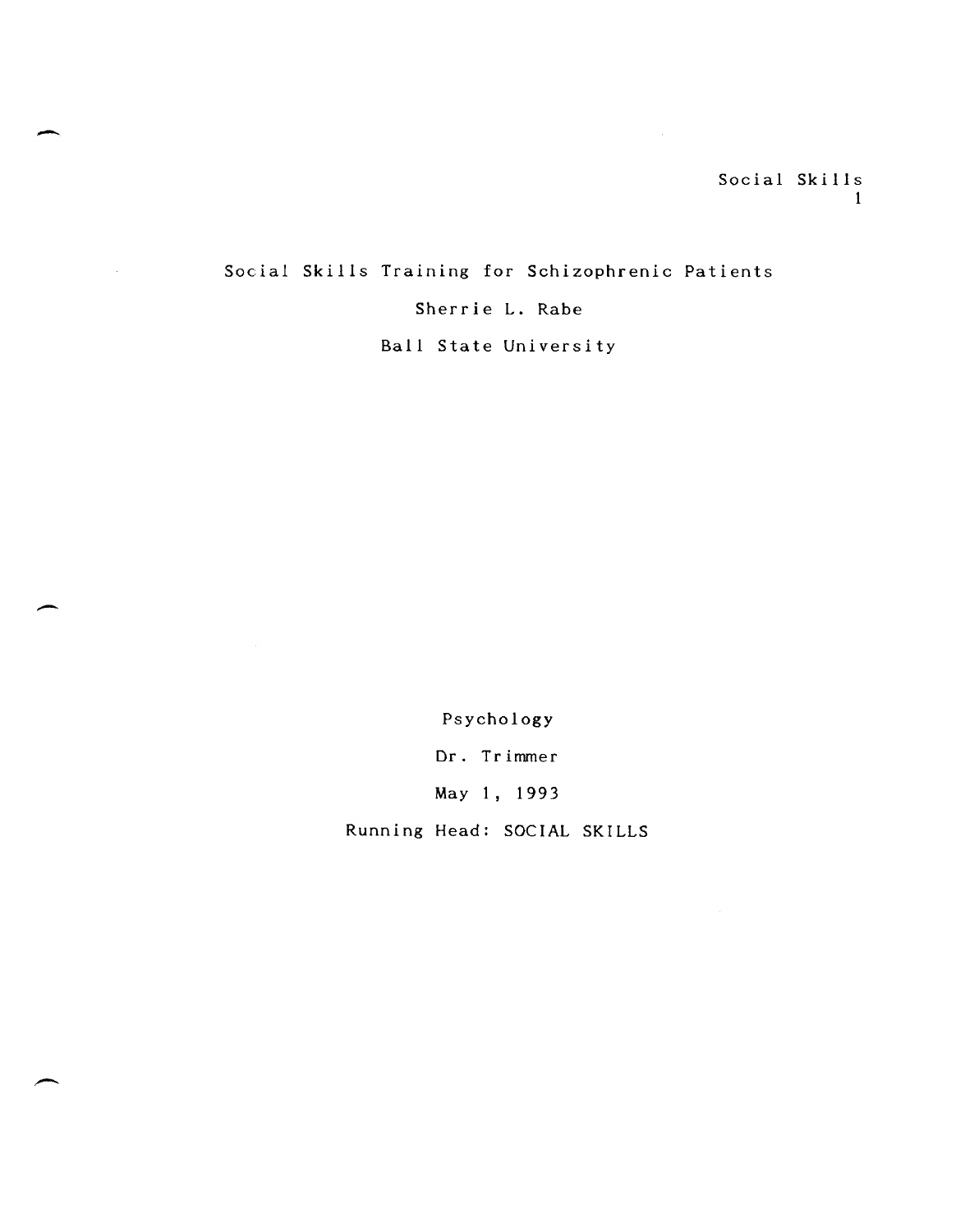<sup>~</sup>.. i'  $\mathcal{S}$ p $\mathcal{C}$ ell <sup>~</sup>"--

-

-

-.

Social Skills 2

#### Abstract

Recently, several mental hospitals have implemented social skills training for schizophrenic patients. It has ben shown that the level of social functioning in mentally ill patients is directly related to social competence (Beidel, 1981). Improved social competence could help these patients develop and interact more in society. Summaries from several schizophrenic patients participating in social skills training at Richmond State Hospital are included. These summaries are personal and should not be used as evidence or generalizations of schizophrenics or social skills training.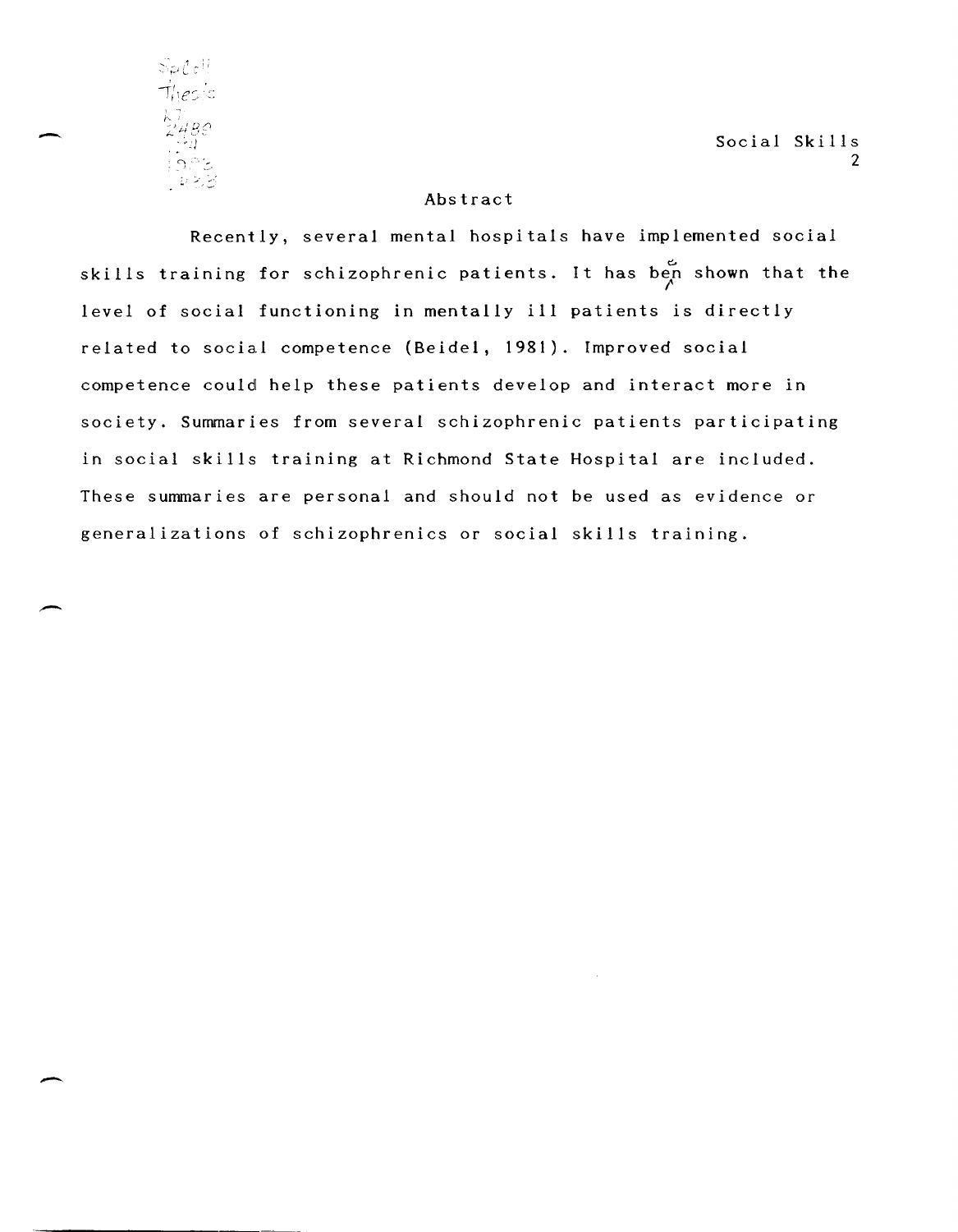Social Skills Training for Schizophrenic Patients Schizophrenia is a term used to describe a complex, and extremely puzzling condition, the most chronic and disabling of the major mental illnesses. This disorder is complex and may actually be several disorders acting together. It is estimated that three million Americans will develop schizophrenia is their lives, and that about 100,00 schizophrenics are in the public mental hospitals on any given day. Currently, 20 million suffer from this disorder in the world (Bellack, 1989).

-

-

-

Various symptoms of schizophrenia which can act alone or in combination include: hyperactivity, delusions, anxiety, hallucinations, cognitive disorganization, suspiciousness, apathy, depression, social withdrawal, and intellectual impairment (Bertram, 1992). These symptoms cause many schizophrenics to be stereotyped by society as dangerous, "crazy", or "totally out of it". These labels are dangerous to recovery because the recovering schizophrenic needs to be treated normally by others to resume a normal lifestyle.

No direct cause has been found for schizophrenia, although many correlations have been discussed. It has been shown that there is a deficiency of the dopamine neurotransmitter. Several concordance rates have also been established. The genetic contribution of immediate family is ten percent, whereas concordance of non-relatives is one percent. Twin studies have shown that monozygotic twins have a 20 to 40 percent genetic component, whereas dizygotic twins only have a 7 to 12 percent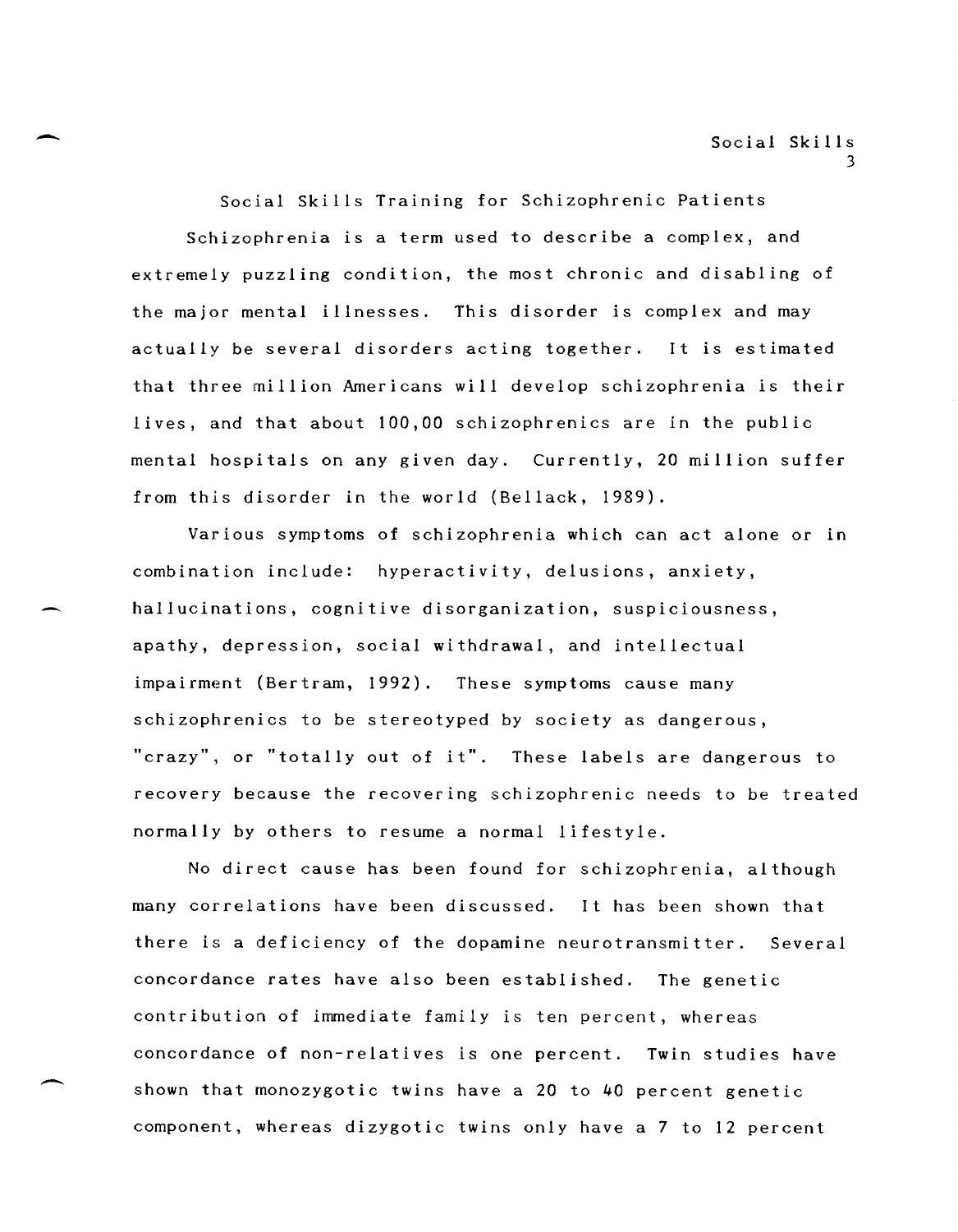influence (Curran, 1984). Schizophrenia may have a genetic factor which possibly could be inherited. Once found, society would face the ethical decisions of altering or aborting the fetus, but first the government must support this research that can lead to a cause or cure for schizophrenia.

-

-

-

Although this disorder may not be as prevalent as some diseases, such as cancer, its effects can be devastating to many. Since the cause of schizophrenia is unclear, much research is needed before those affected can be cured. In spite of this, there have been a few success stories which give us hope.

" Social skills training is a structured approach, aimed at teaching the skills necessary for the effective interactions in interpersonal situations" (Berdel, 1981, p.3). It has been proven to be effective in increasing the social competence of chronic mental patients, specifically schizophrenic patients (Liberman, 1985, p.396). Therefore, social skills training could help these patients recover and become integrated back into society. As an individual becomes more socially skilled, that person may become less anxious, less depressed, feel less inadequate and more confident in social situations. By acquiring social competence, the patient should be capable of influencing his or her own environment and attaining personal goals which are major factors in successful community adjustments.

Social skills training includes both verbal and non-verbal communication. Although each is singularly important, it is the combination of these elements that creates the overall impression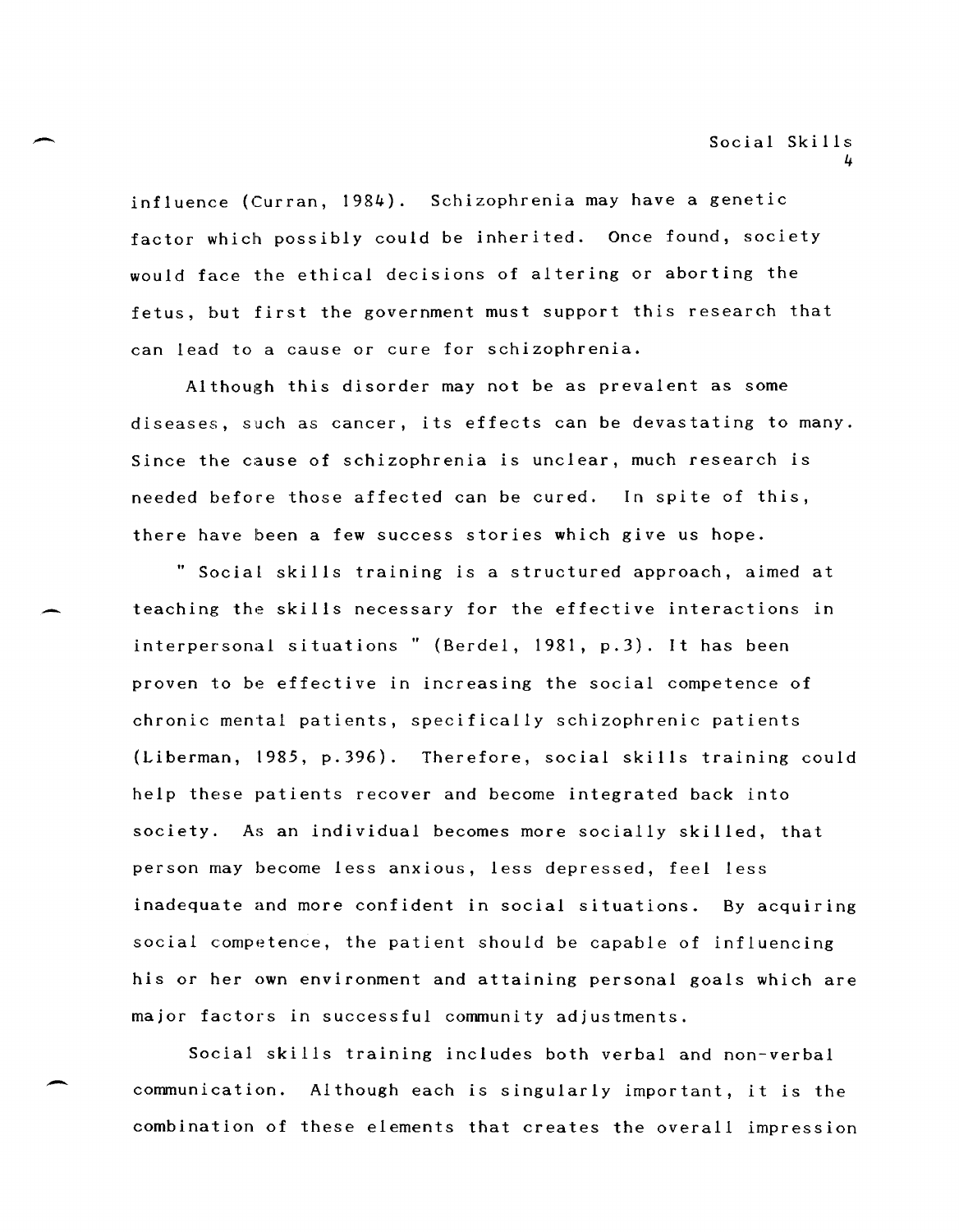of social skill. At times the elements may contradict each other. For example, a patient may insist he is feeling relaxed while his fixed stare and rigid posture indicates he is curious. The therapist must be familiar with various components included in social skills and evaluate the patient's performance in each area. Although social skill is situation-specific, there are certain elements that should be included for successful interactions.

-

-

-

The therapist should not ignore interpersonal style or judge the performance based on what the therapist would say in such a situation. Rather, the therapist's evaluation is based on the inclusion of the basic social skill elements and the patient's ability to secure positive reinforcement from the environment with such a response. The inclusion of elements of interpersonal style are acceptable as long as they add to rather than detract from the overall performance.

According to Beidel (1981), there are four categories or components of social skill. The first category expressive features, " refers to the manner in which a response is expressed" (p. 4). This includes speech content, paralinguistic elements, such as voice volume, pace, pitch, and tone, non-verbal behavior such as proxemics, kinesics, eye contact and facial expression, and interactive balance or response timing.

The second category is receptive features which are also known as social perception skills. The basic components include attention, decoding, and knowledge of context factors and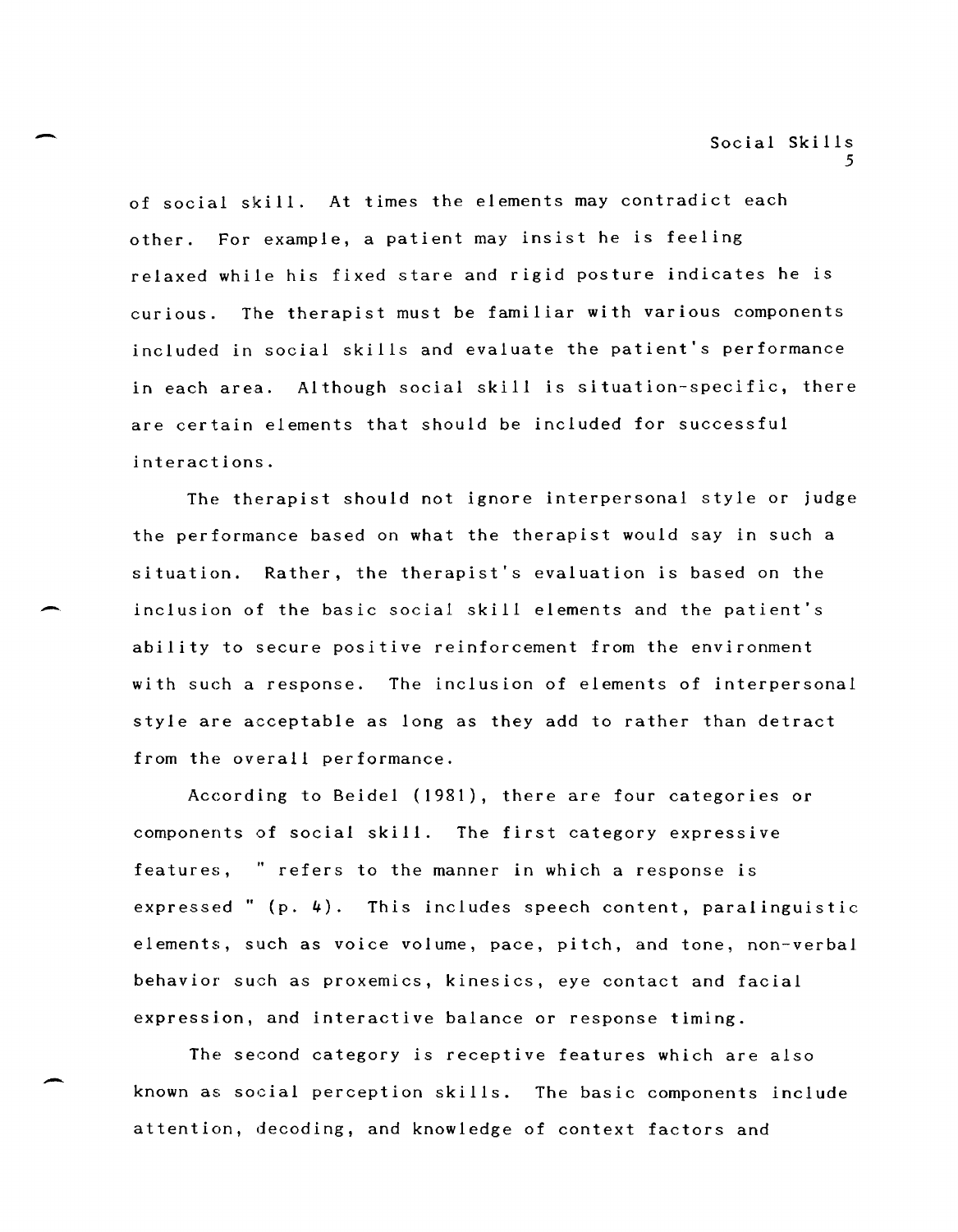cultural mores. Special repertoires, the third category, refers " complex sets of skills which are tied to specific contexts" (p. 5). These include assertiveness, social interactions, job interview skill, etc.

-

-

,-

Associated factors represents those factors which, although not primary components of social skill, still affect an individual's performance in a social situation. This fourth component includes cognitive factors such as goals, expectancies, and values, and affects such as anxiety, depression, and anger.

" Structure, support, and focusing on the here and now" are three principles that social skills training follows (Plante, 1989, p.7). These are the most critical components for effective psychotherapy. Overall, social skills training is a useful program to help schizophrenic patients cope. With improved skills in dealing with others, these patients are more likely to maintain satisfying relationships as well as enhance their chances of obtaining and maintaining employment. " Recent studies have shown that social skills training are viewed as more undergone, social skills training are viewed as more socially adept by individuals in the community" (Liberman, 1985, p. 402).

During the summer of 1992, I worked at Richmond State Hospital with schizophrenic patients. I conducted two separate social skills training sessions in which I primarily worked with the lower functioning patients. The sessions met two times a week for six weeks. I have enclosed summaries of several patient's progress throughout the sessions. The criteria for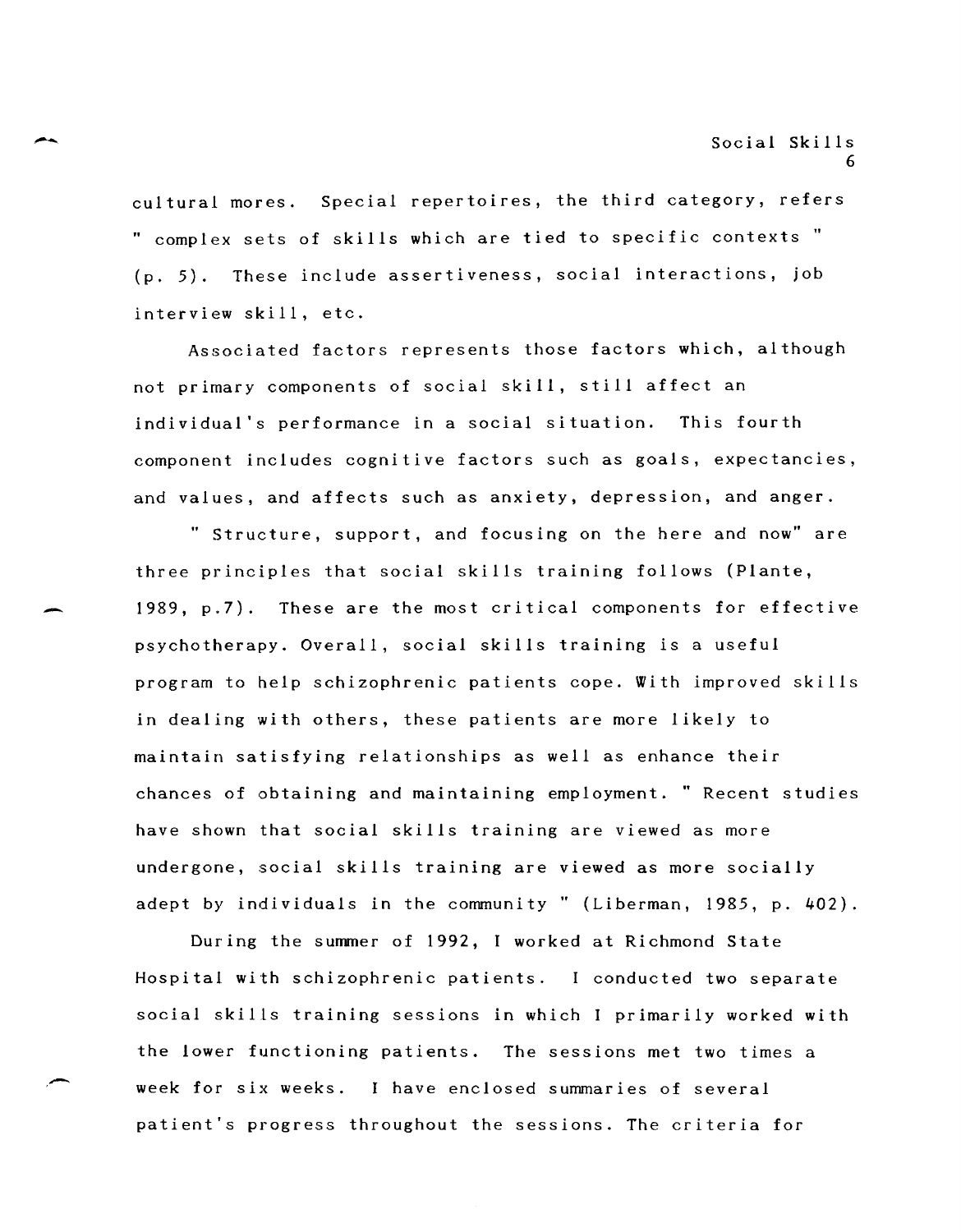inclusion in social skills training included the following:

- 1. Must be referred and have a specified behavior to be addressed through S.S.T.
- 2. Be able to respond appropriately when asked for name, date of birth and current date.
- 3. Be able to use and understand simple sentences.
- 4. Listen to others for 3 to 5 minutes without interruption.
- 5. Follow simple 3-step instructions.
- 6. Interact in small group setting without talking to self, pacing, provoking others, yelling, or exhibiting other acting-out behavior.
- 7. Accept goal of improving one's interacting with others and the expression of personal feelings such as anger, fear, happiness or sadness.

During the first meeting, students are asked to state their name, their date of birth, and to tell something about themselves. If they cannot follow these steps, they are usually excluded from the group.

Most of my patients were able to progress readily through the training scenes with significant decrease in "errors" as they practiced. We used data collection sheets following the format presented by Liberman. The group started with a passing greeting in which we, the "instructors", gave the patients pass or fail marks for eye contact, giving a friendly greeting and for using appropriate gestures. Next, the patients introduced themselves and shook hands with each other. Some other topics included giving and receiving compliments, apologizing, initiating conversations, maintaining conversations, making requests, turning down requests, responding to social invitations, responding to the feelings of others, and handling problematic social situations. Enclosed is a copy of the evaluation form we used for this training (See Appendix A).

7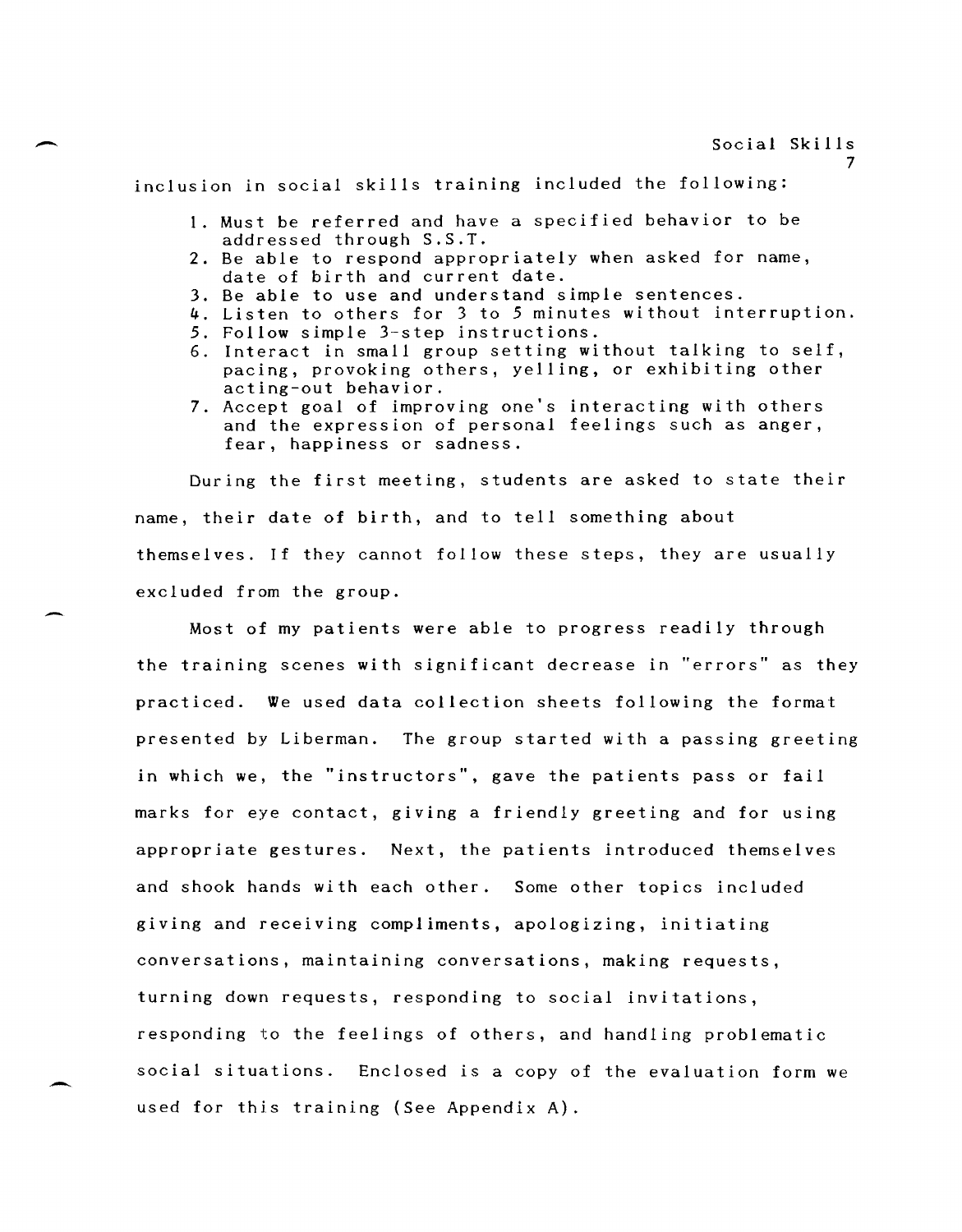Social Skills  $\Omega$ 

It took the entire six weeks to finish all topics. In my opinion, the patients needed more time to develop these skills. We discussed each topic, but could have developed the skills more. In the first social skills session I conducted, there were seven patients. Within the first week, Mrs. Crowley, the coordinator, promoted one of the patients to the advanced class. It was interesting to watch the patients develop. By the end of the summer, Jay\*, from the lower class, would stop me while I was walking across grounds and have a perfectly "normal" conversation. It made me feel good to realize that I helped him gain this ability to communicate with others.

 $\overline{\phantom{a}}$ 

,-

-

Not all of the patients were as successful as Jay. Susan\*, another patient, did very well in class, but could not extend her knowledge outside of the session. When I visited her on her ward, she could day "hi", but she did not maintain a conversation.

Overall, I learned many things from my internship at Richmond State Hospital. It was an invaluable experience in which I gained insight about the mental health system and schizophrenic patients.

Although a schizophrenic may not meet all of the criteria to be considered a "normal person" I believe that a schizophrenic is still a person and should be treated as such. Every patient I

\* The names of patients have been changed to insure confidentiality.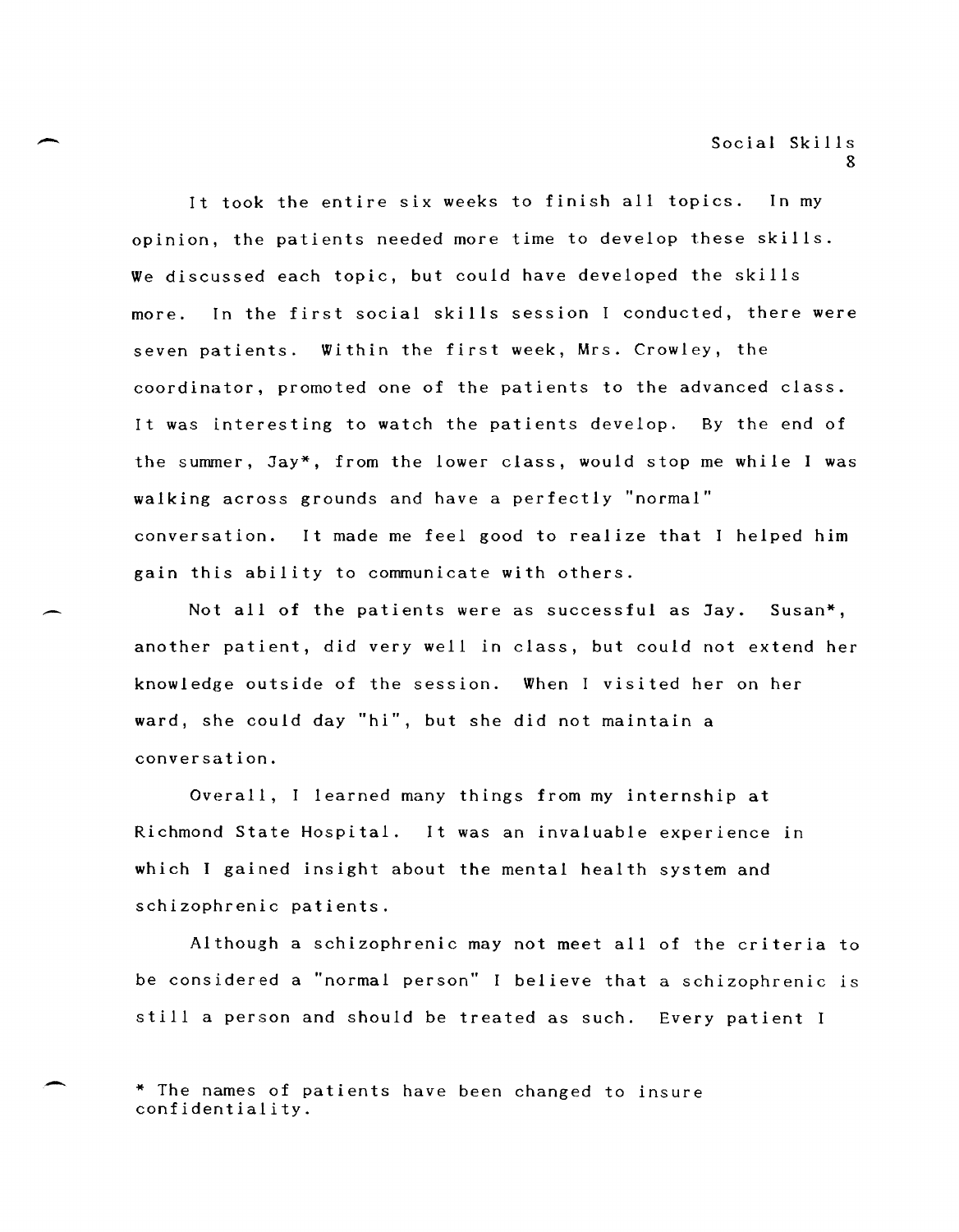worked with this summer was unique, but beyond all reasonable doubt, had potential. By this, I mean, all were capable of expressing emotions, all were aware of their existence, and several had strong possibilities of getting better. I definitely feel that social skills can help in this recovery and should be implemented in all state hospitals.

Several patients have controlled this disorder and returned to normal lives. For example, Dr. Fred Frese, a psychologist and head of a state mental institution, was a schizophrenic patient for several years in another mental hospital. If no one had helped him and supported him, he now would not be working to help others. Even though social skills training is only a small step, it is a beginning. Once patients are able to communicate better, we as a society may be better able to help them. Someday research could help schizophrenics integrate back into society to function and live normally.

#### **JAY**

Although I did not have much time to work with Jay on a one-to-one basis, I did watch his social skills improve. Jay is an older black man that seems to have a hearing problem. He continuously says, "huh?" when asked any questions. He participated in the lower functioning social skills group. Even though he refused to participate many times, I could see a difference in his skill. He always paid attention to what was going on in the class whether he participated or not.

 $\overline{\phantom{a}}$ 

 $\overline{\phantom{0}}$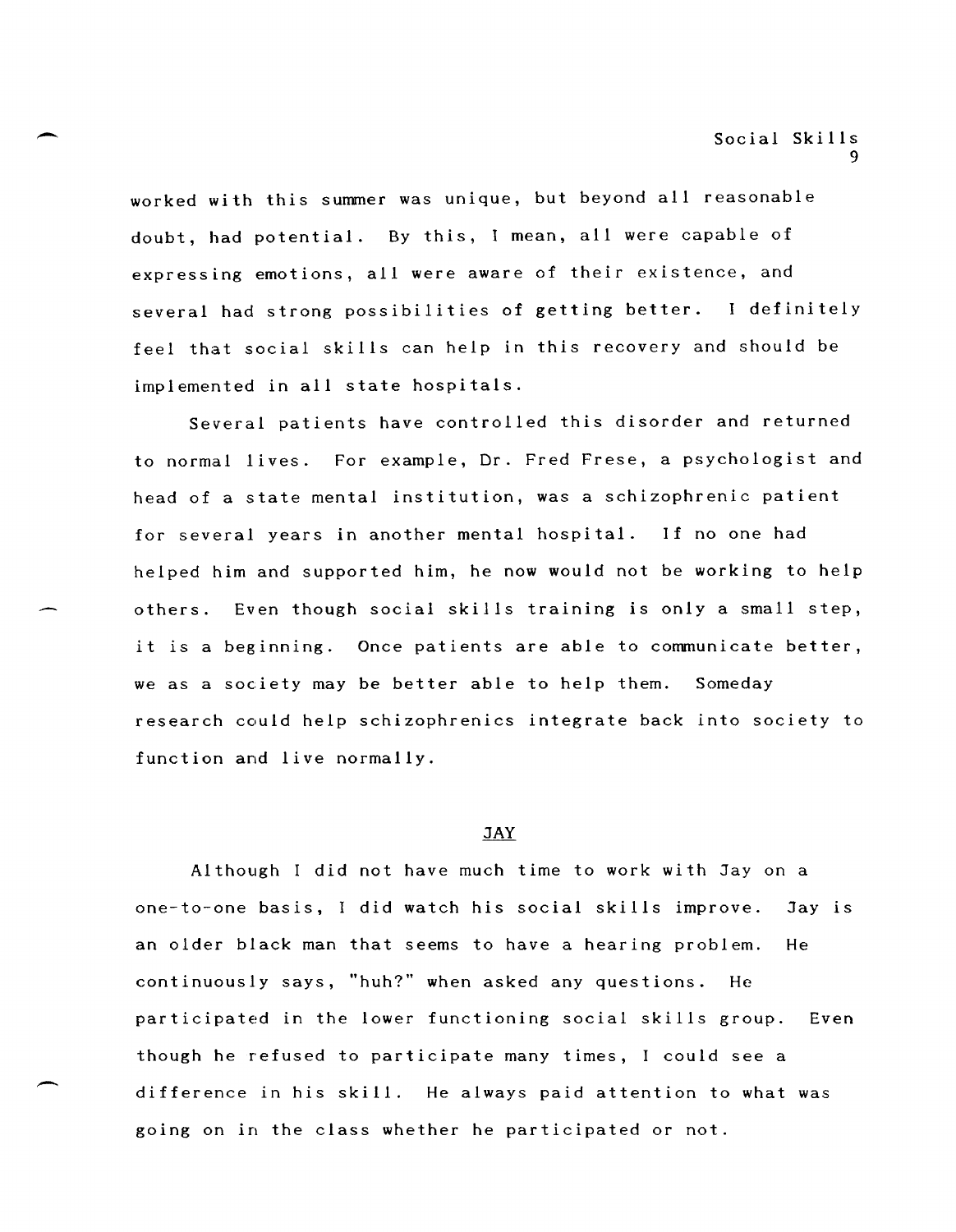Jay was 45 minutes late for the first session that I attended. At first he refused to participate in the exercises, but finally I persuaded him to try. We were working on apologies, as described in the data collection sheet, and he said that he did not have anything to apologize for. During this exercise, the patient is told to face the other person and keep eye contact. We explained to the students that they should also say, " I'm sorry" and specify what he or she is apologizing for. Furthermore, the person should offer to make up in some way. After I started focusing my attention on him, he gave in and participated in the exercises. He completed all of the exercises with success, always remembering to give an explanation for the fault. Once he tried the exercise, we realized that he understood everything, but did not want to participate.

 $\overline{\phantom{0}}$ 

-

-

Jay did not show up for the next social skills session, and refused to talk at the one after that. He would not say anything. He did pay attention when we were explaining the exercises, though. Jay did a complete turn around for the following session. He walked in the room in good spirits and openly participated in conversation with us. He was very talkative and continuously made jokes. We were working on extending social invitations, Jay was able to keep eye contact, and supply all of the specifics such as time, place and cost. He completed every exercise correctly and even told other patients how to do it the right way. During the final session, he refused to talk again.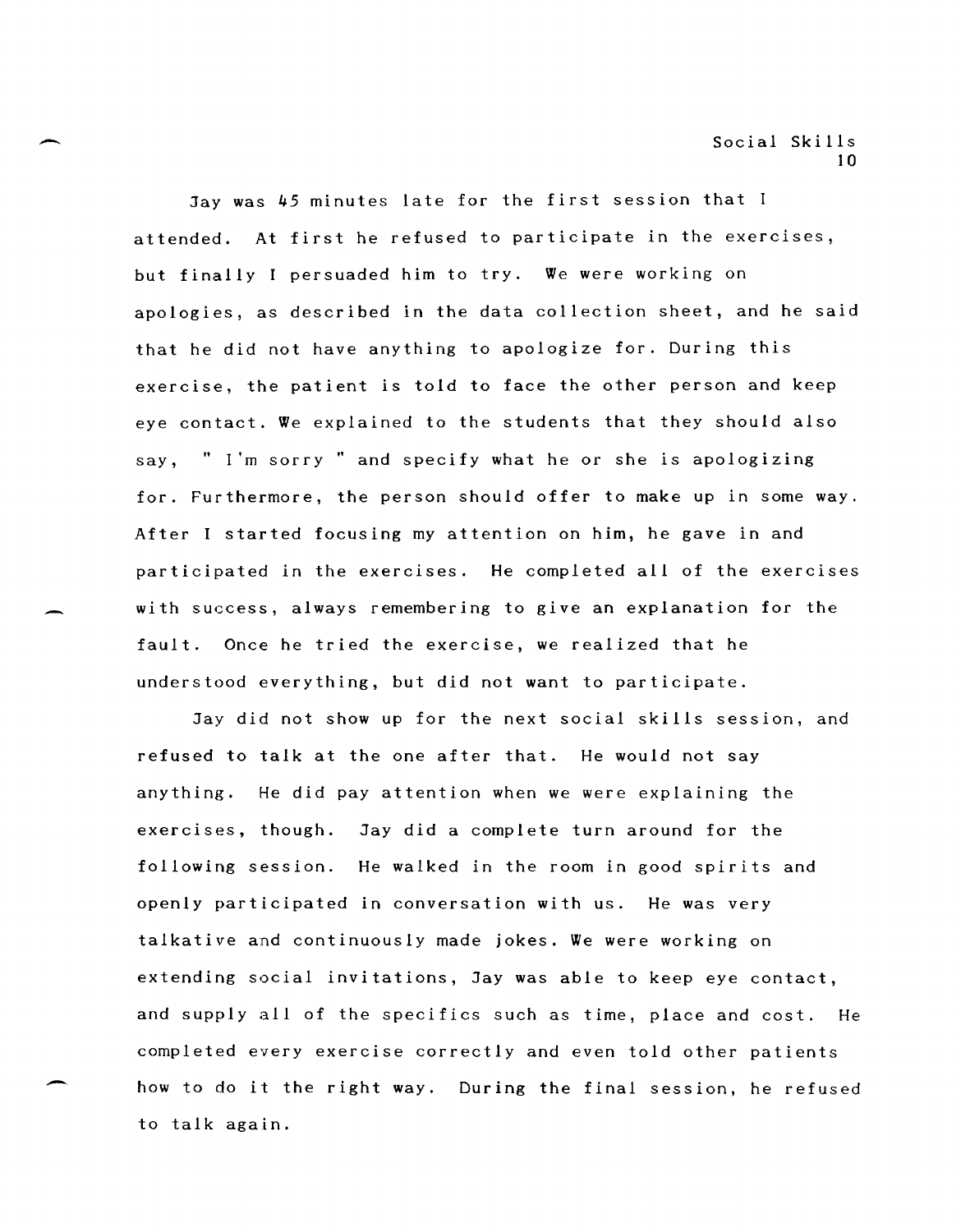I passed Jay on grounds a few weeks after the training ended. He stopped me and talked for about 20 minutes. He asked me where I went to school and then told me that he had once lived in Muncie. His records indicate that he did actually live in Muncie for several years. We also talked about the social skills training. I asked him to participate in the second group, but he told me that he did not want to because it was too easy. Finally, I had to return to the Psychology building. He used all of the proper skill demonstrated in class. He greeted me, maintained the conversation, and ended the conversation appropriately. I was very impressed with his social skill. believe that he was put in the lower functioning class because of his hearing problem, and did not find it challenging, so he refused to participate.

--

-

#### **SUSAN**

Susan is an older woman in her 60's that retorts to physical complaints or accusations of unfair treatment. She has a low tolerance for frustration and becomes easily upset and verbally aggressive. She also self-abuses and returns to child-like states when faced with difficult situations. I went to Susan's ward to observe her before she joined the second group of social skills training. had never seen her before, but when I walked in, she looked at me and said, "You're here for me." Next she walked over to the other patients and ignored me the rest of the time I stayed there.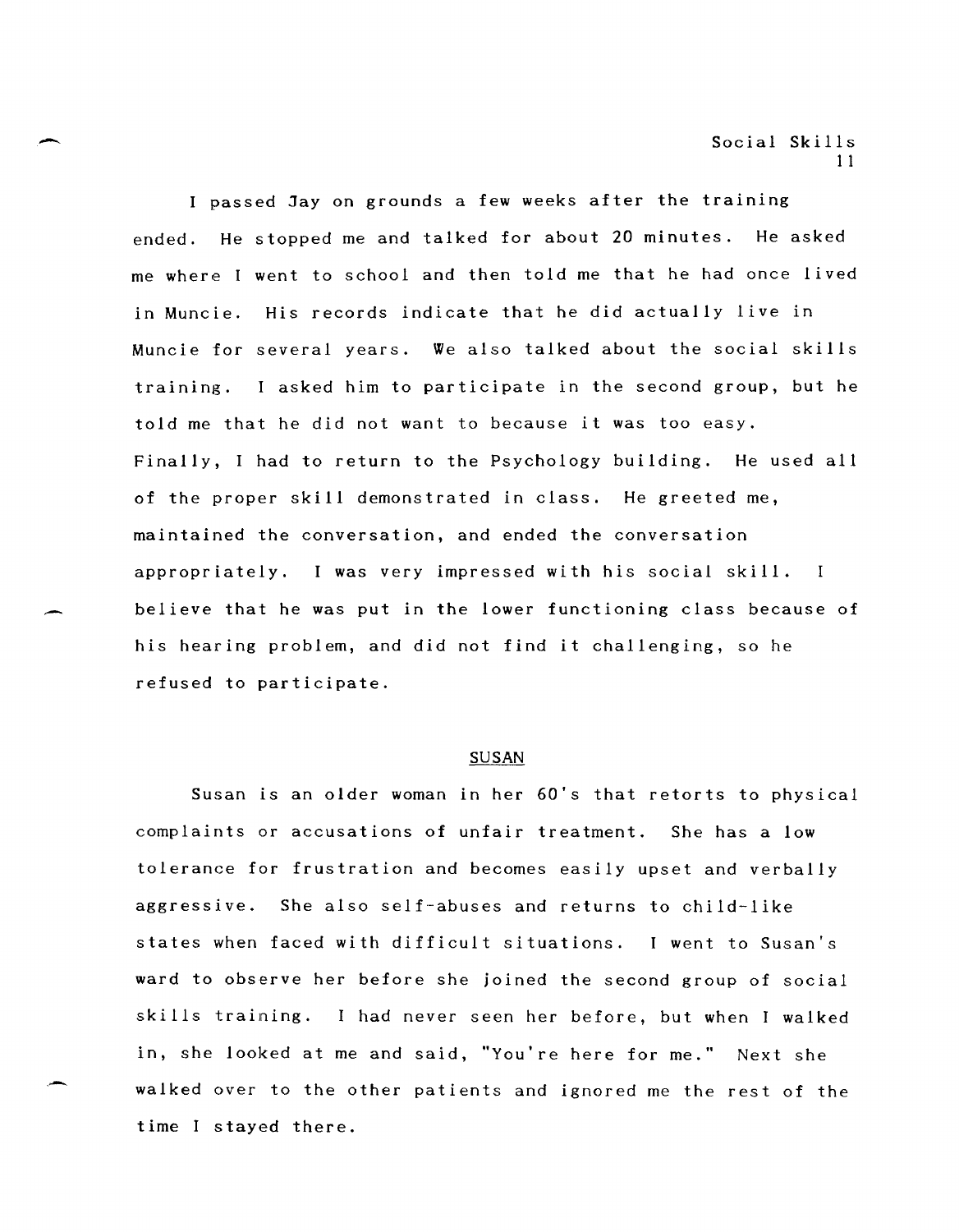On the first day of training, Susan came in late and was very disruptive. She wanted attention. We were telling our names, birthdates, and something about ourselves, and she wanted to talk the entire time. When it was her turn, she kept talking about how she liked the new ward that she was moved to and how she was going to make fudge that night. She was extremely impatient when others tried to talk and I had to continuously ask her to be quiet.

I started the second session by asking everyone to introduce himself or herself. While they introduced themselves, we instructed them to maintain eye contact, offer a hand, and state their name. Susan said her name and what ward she was from, but then rambled on about various topics. She also had a difficult time remembering other patient's names and she would not look at the person that she was talking to. While I was explaining the agenda for the session, Susan interrupted me several times and said that she was sorry for hurting so many people and that she wanted to be friends. When I asked her what she would say if she passed a friend on grounds, she replied that she would just walk by and not say anything. She told me that if she passed a stranger, she would say, "Hi stranger, I want to be your friend." After I explained the proper way to introduce yourself to someone, Susan completed the exercise with ease. She kept good eye contact, used proper tone of voice, shook hands, and said her name. By the end of the hour, she was completing all of the exercises successfully, but continued to talk about other things,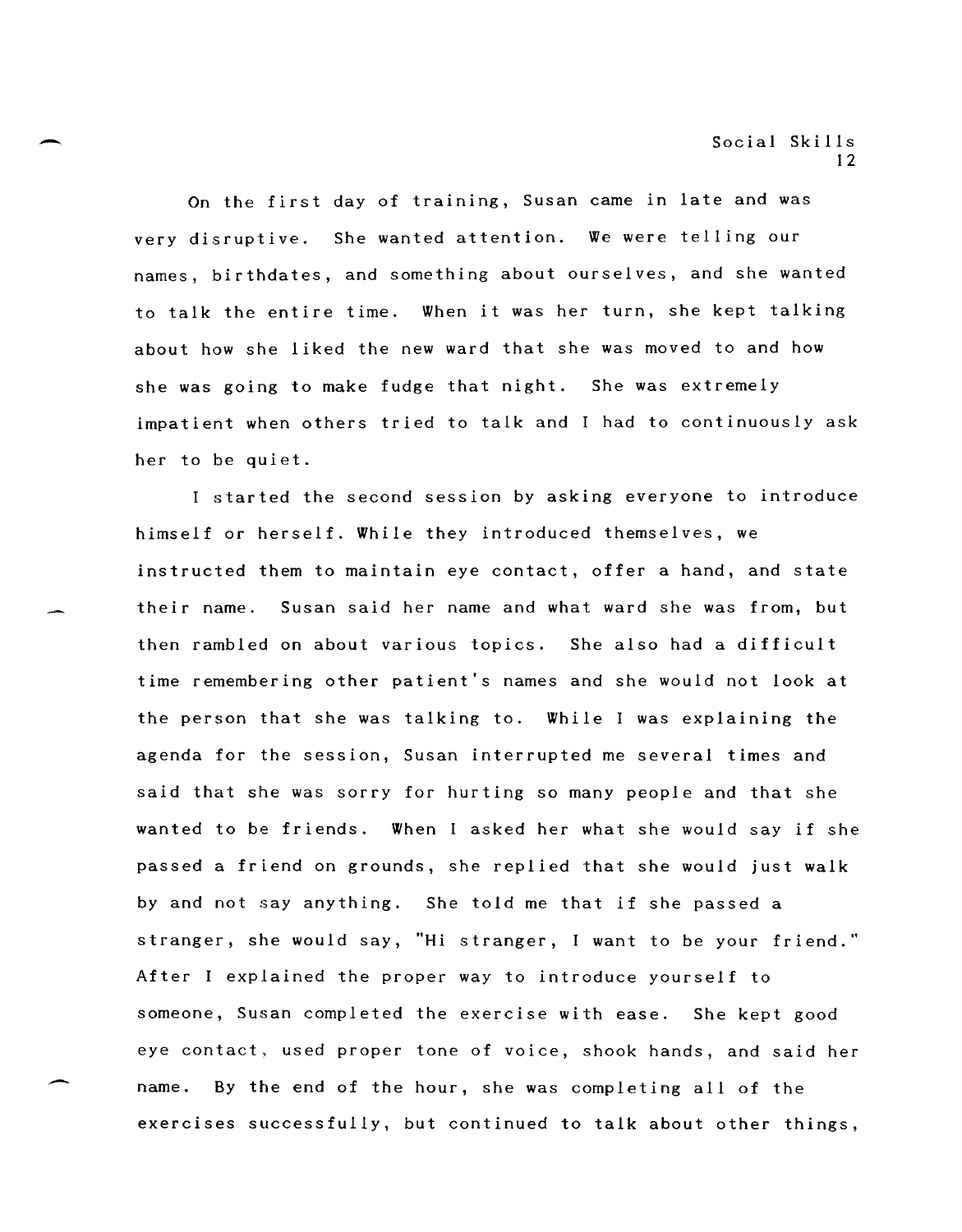such as getting an apartment.

Susan did an excellent job at paying attention at the next session. She did not interrupt and usually only talked when it was her turn. She told me that she was tired, so that could possibly be part of the reason she was so calm. She was able to properly introduce herself again, as well as complete the new exercises which included giving compliments. During this exercise, the student is asked to have appropriate eye contact, say thank you, and explain why they are giving the compliment.

When Susan arrived for the next session, she told us that everyone was mad at her from her ward. She claimed that she did not know why, but that no one would talk to her. She said that she said "hi" to a ward attendant and he did not acknowledge her. Susan said the attendant was talking to a patient's mother at the time. I tried to explain that just because someone does not talk does not necessarily mean that person is mad. She could not understand this concept. Susan seems to think like a five year old child. She constantly needs attention and whines if she does not get it. During this class, we reviewed greetings, introductions, and compliments. Susan participated in all of the exercises, but when finished she would start whining about how everyone was mad at her. This lasted for the entire hour, even though we tried to get her to stop.

At the following session, Susan could not properly extend a social invitation. This exercise includes maintaining eye contact, giving details about the invitation, answering relevant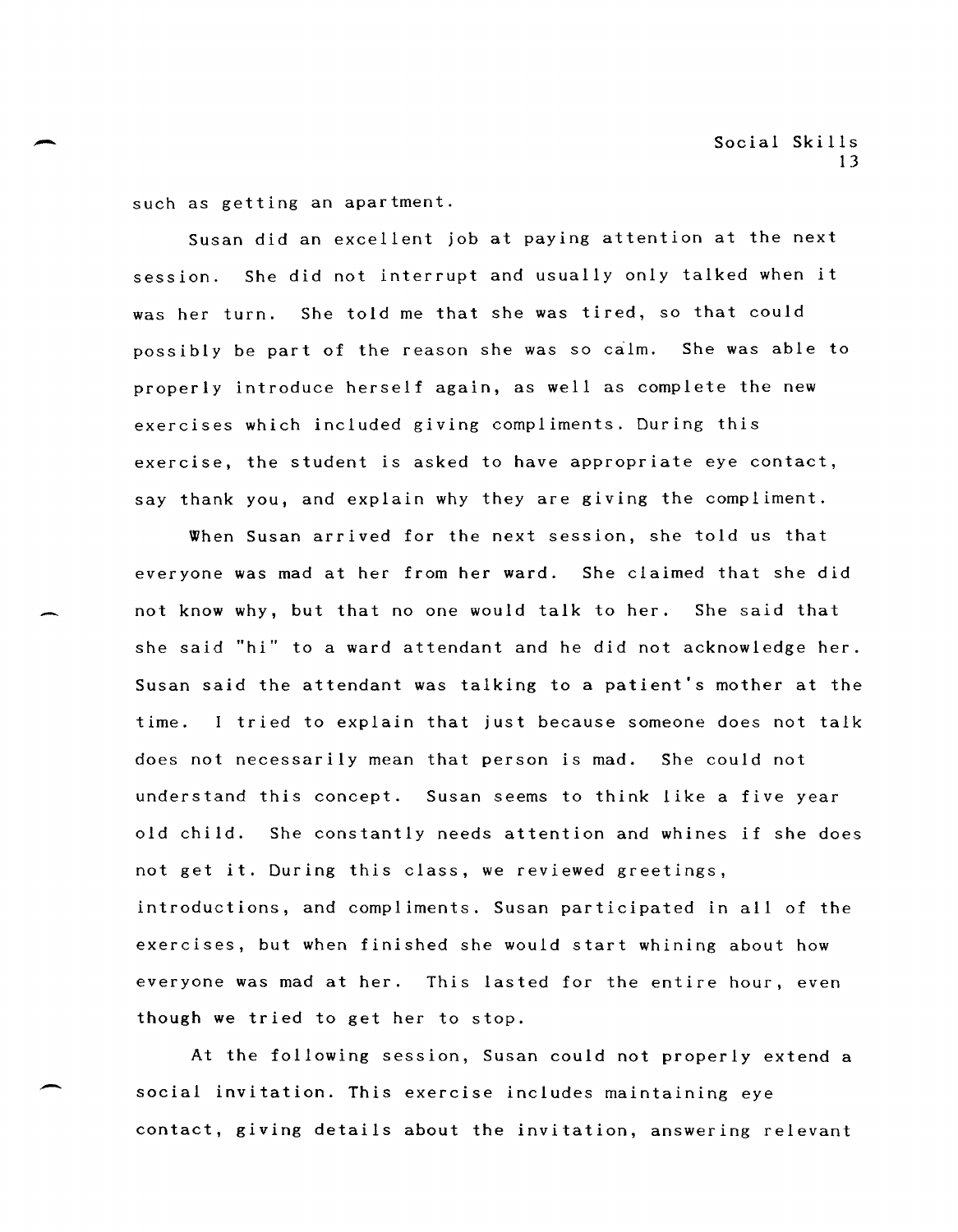questions, and providing specific information such as the date, place, and cost. She could not remember important facts such as when, what time, where, and how to get there. By the end of class, she had improved considerably. Susan brought a letter that she had written to a ward attendant. It was an apology for last week. She wrote that she wanted to be his friend. The handwriting looked like a little kid's writing. Some letters were big, others were tiny, and she did not leave space between words.

Susan was much happier at the next class. She kept asking for popcorn throughout the session. She knew exactly what a compliment, and apology and an invitation was. An apology should include an explanation for the apology, as well as an offer to make up for the wrong-doing. She did well on the exercises, but rambled about unrelated topics. For example, when she was inviting another patient to go shopping, she started talking about how she would leave her children with a babysitter. She also kept talking about her husband, eventhough records indicate that she has never been married. She also continuously told us that she was happy to be in the class and how we all were her friends.

Susan talked more than usual during the next session. She told us that her father used to pick her up in a polka dot and striped station wagon. When we asked her to be quiet, she would not say anything for about three minutes, then would start again right where she left off. Susan did not show up the following

~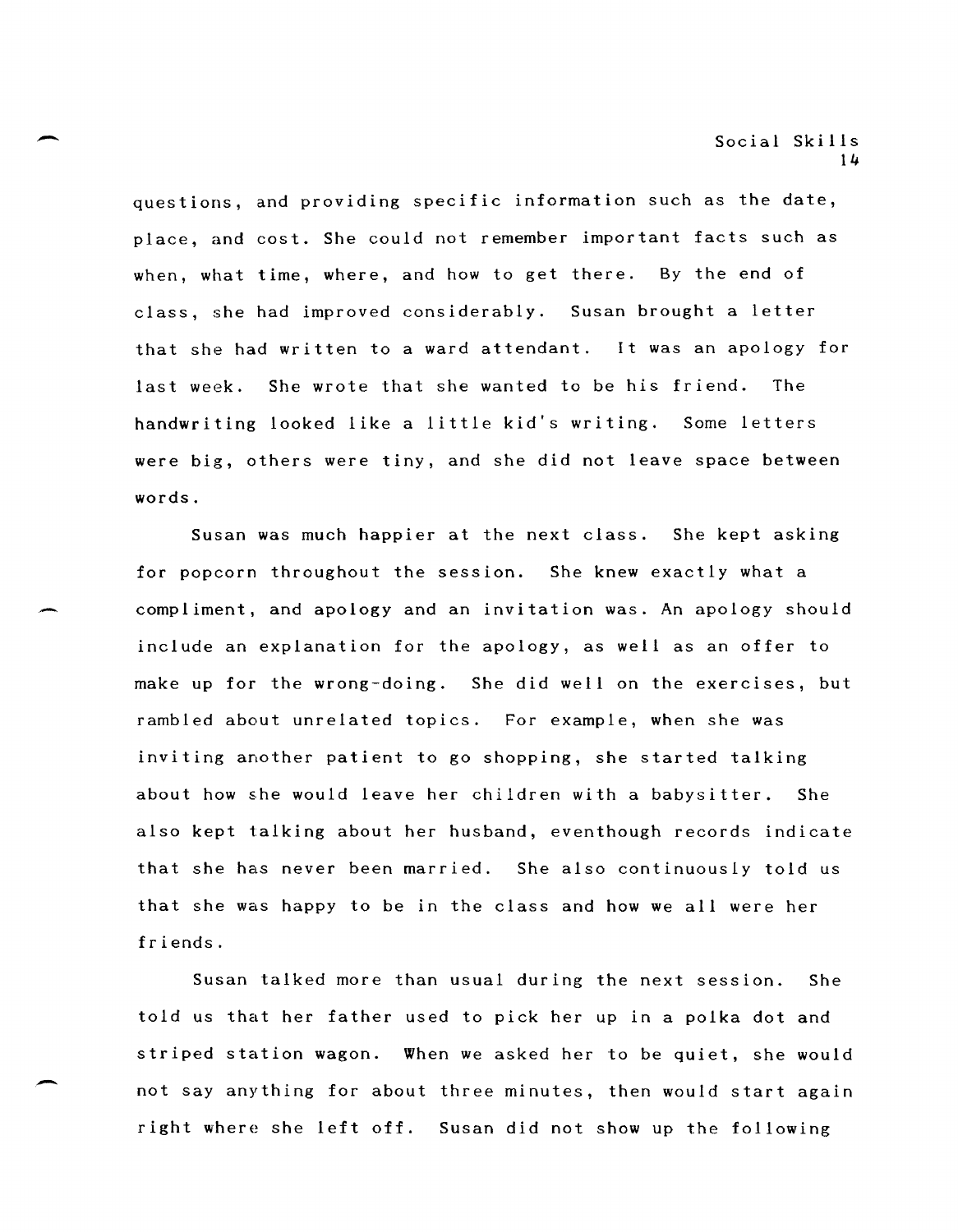session.

At the last session, Susan was very cooperative. She did not talk about unrelated topics as usual. However, she did state, "I'm glad to be here...Mary is my friend, and George, Sherrie Rabe, and LeAnne Cole..." She did not interrupt anyone and she completed all of the review exercises correctly. At the end, she told us that a ward attendant was her husband. Apparently, this particular ward attendant is nice to her, so she has developed an attachment. She has a tendency to attach herself unconditionally to anyone that is nice to her. She acts like a young child that needs security.

visited Susan several times after the sessions ended, but she did not use the skills from class. She continued to be disruptive and very difficult to talk to on the ward. It seems like she has the potential, but cannot understand how to apply the skills to daily life.

#### KEVIN\*

Kevin is a middle-aged man, that has difficulty focusing attention. He speaks to voices and has many grandiose ideas. He was recommended for this class so he could improve his interactions and control his mumbling.

On the first day, Kevin could not follow the directions to

<sup>\*</sup> The names of patients have been changed to insure confidentiality.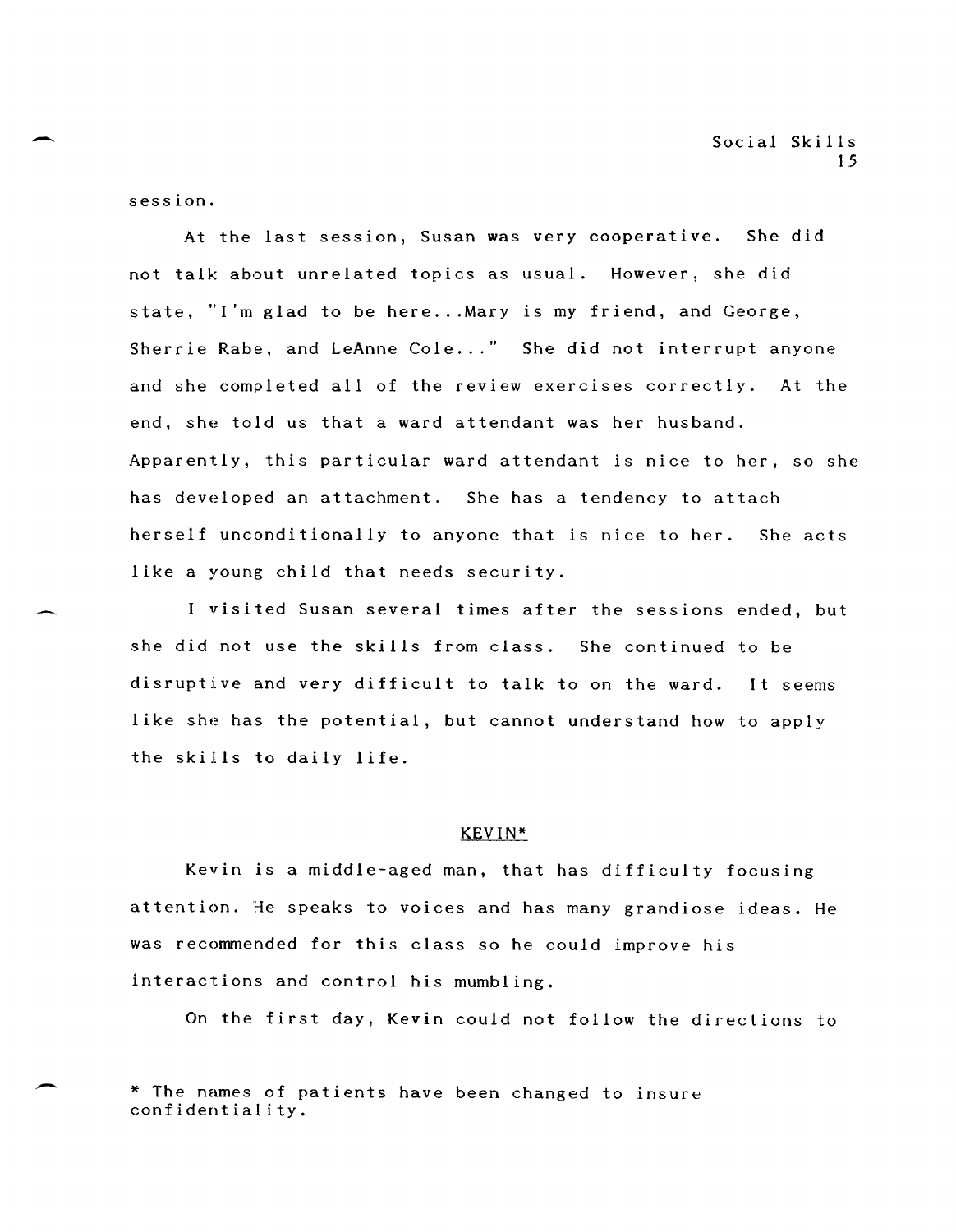say his name, what ward he resided on, and something about himself. He just sat in his chair and did not respond the entire afternoon. During the next social skills session, Kevin mumbled to himself the entire time. He kept repeating that he was the devil. When asked Kevin to complete an exercise, he just looked at me and laughed. When Susan, another patient, introduced herself to him, he only mumbled and we could not understand him. I asked him to speak up and he laughed at me. Kevin did not participate in any other exercises, he just sat in his chair and mumbled about being the devil. Charlie Springer, a behavioral clinician, told me that we may have to exclude Kevin from the group because he is too psychotic and he will be frustrating to work with.

 $\overline{\phantom{a}}$ 

-

Kevin still mumbled about the devil and other things at the next session. He did not volunteer to participate in giving compliments and when asked to, he mumbled some words that we could not understand. It seems like he has created and is speaking his own language. Kevin has a twin brother that also stays at Richmond State Hospital. He uses his twin brother's name many times in conversation. Once during the hour, we were able to get Kevin to tell us his name and introduce himself.

Kevin was a few minutes late for the following class. He did participate in the exercises with George, another patient. He was able to complete the exercises, but had trouble with a non-greeting. He continued to mumble throughout the session. Again, he talked about the devil. When we were able to hold his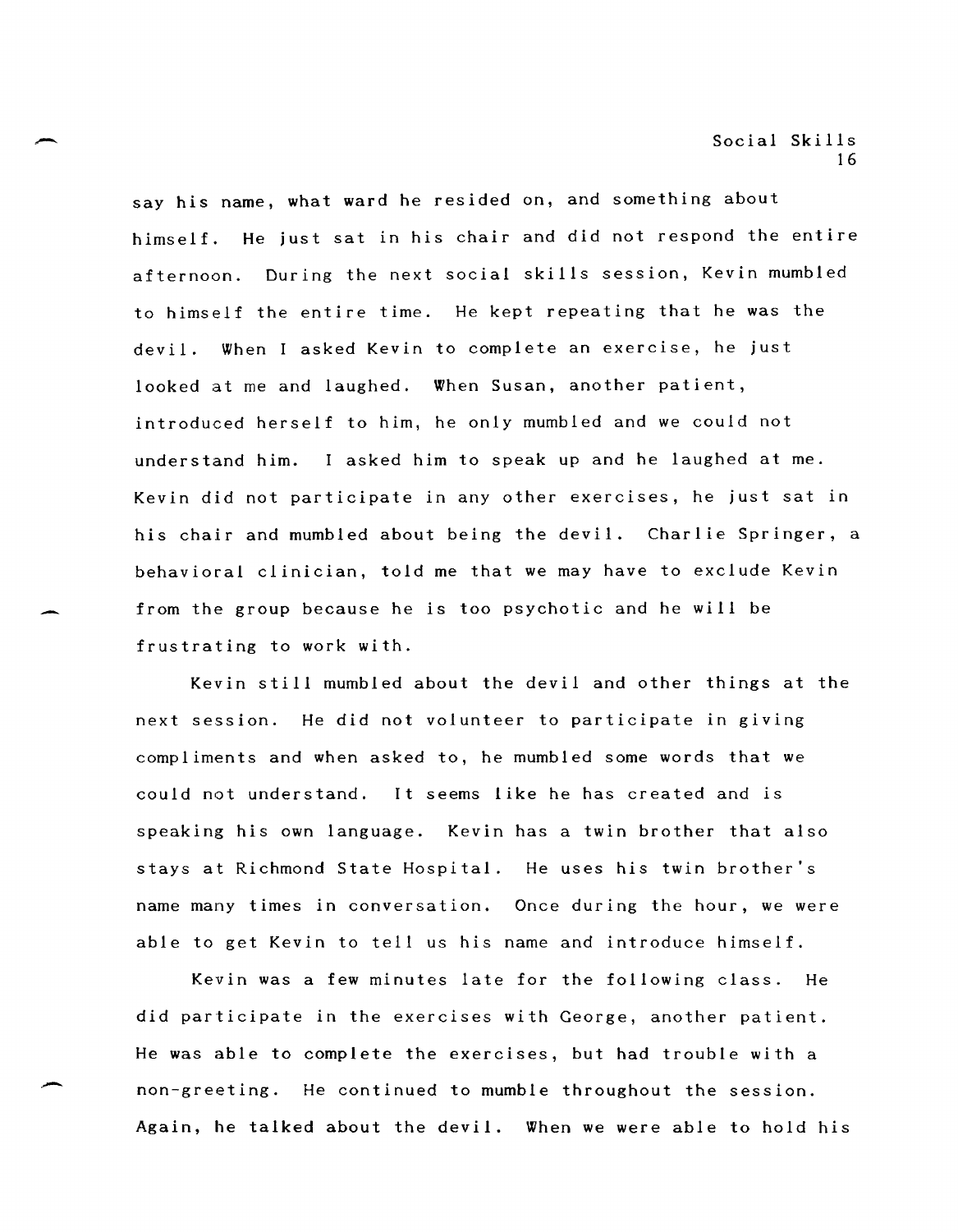attention and instruct him what to do, he could complete the exercises. Once while we were going over a compliment, he said my name three times to get my attention. He then asked me some question that we could not understand. At the end, when we asked him to tell us everyone's name, he could not remember any. He called me Kathy. looked at him and asked him what he said. He proceeded to tell me that my name was Sherrie. When I said, "Good, that is right," he just laughed.

At the beginning of the next session, only Kevin showed up. We talked to him for about ten minutes. He was much more receptive on a one-to-one basis. After we asked him to speak up, we could understand some of what he was saying. He makes jokes a lot. When we asked him to tell us everyone's name, he replied, "Pete and Repeat." It was nice to have a semi-normal conversation with him. After the other patients showed up, he returned to mumbling to himself and did not participate in extending social invitations.

-

 $\overline{\phantom{a}}$ 

Kevin did not show up for the next session and refused to participate in the session following that. He would repeat what we said, but could not do the exercise on his own. He was late to the next session, but his awareness improved. He only mentioned the devil once during the entire hour. He also talked so that we could understand him. He properly introduced himself to another patient. Once, we asked him to speak up and five minutes later he told us to speak up! When we went over apologies, Kevin refused to participate. He said that it was a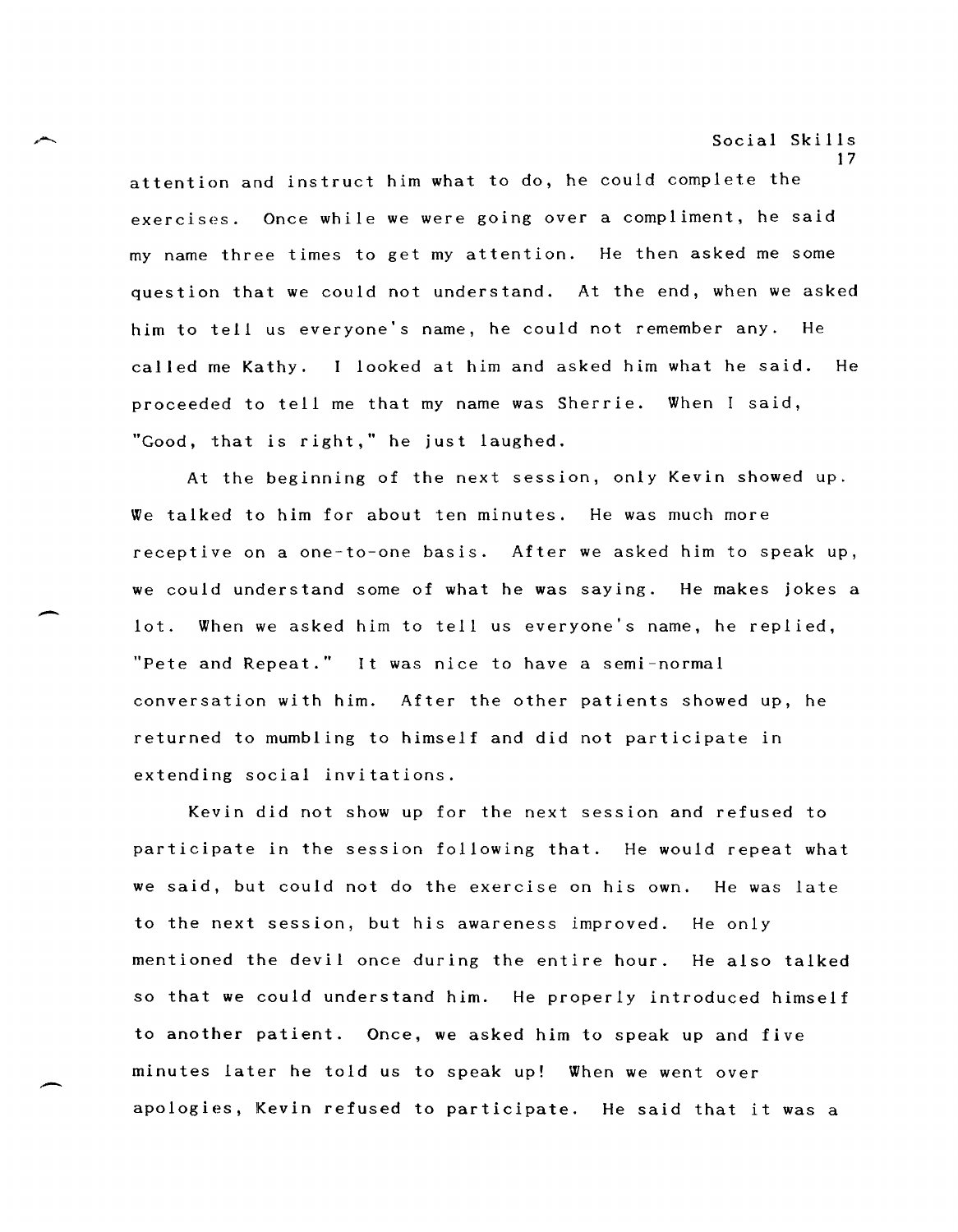pretend situation and he does not pretend. At the end of the hour, he accidently hit my arm. He looked at me, touched my arm, and said that he was sorry. This shows that he does know how to act, but he becomes psychotic and is unable to complete the exercises.

During the final session, Kevin did not participate in the review exercises, but he was extremely interested in my geology book that I brought. He pointed to a picture and asked me what kind of rock it was. After I told him, he stared at it for awhile. He also asked me why certain sentences were highlighted. I told him that those were the important points, and he asked, "What does it say?" I read the sentence and he shook his head. Throughout the session, he and I looked at the book and he pointed to pictures that he liked. Before he left, he put his arm around my shoulder and smiled. Eventhough Kevin did not progress well in class, it was interesting to have him there.

All three of these patients described have unique qualities and attributes that would make them an asset to society. Although they did not all achieve significant improvements, there is hope for each individual. New research could provide a combination of new medications or treatments that could enable them to function better in society. If we can provide an opportunity for these patients, as well as others, to enhance their social skills, eventually they could incorporate these into their daily lives while recovering.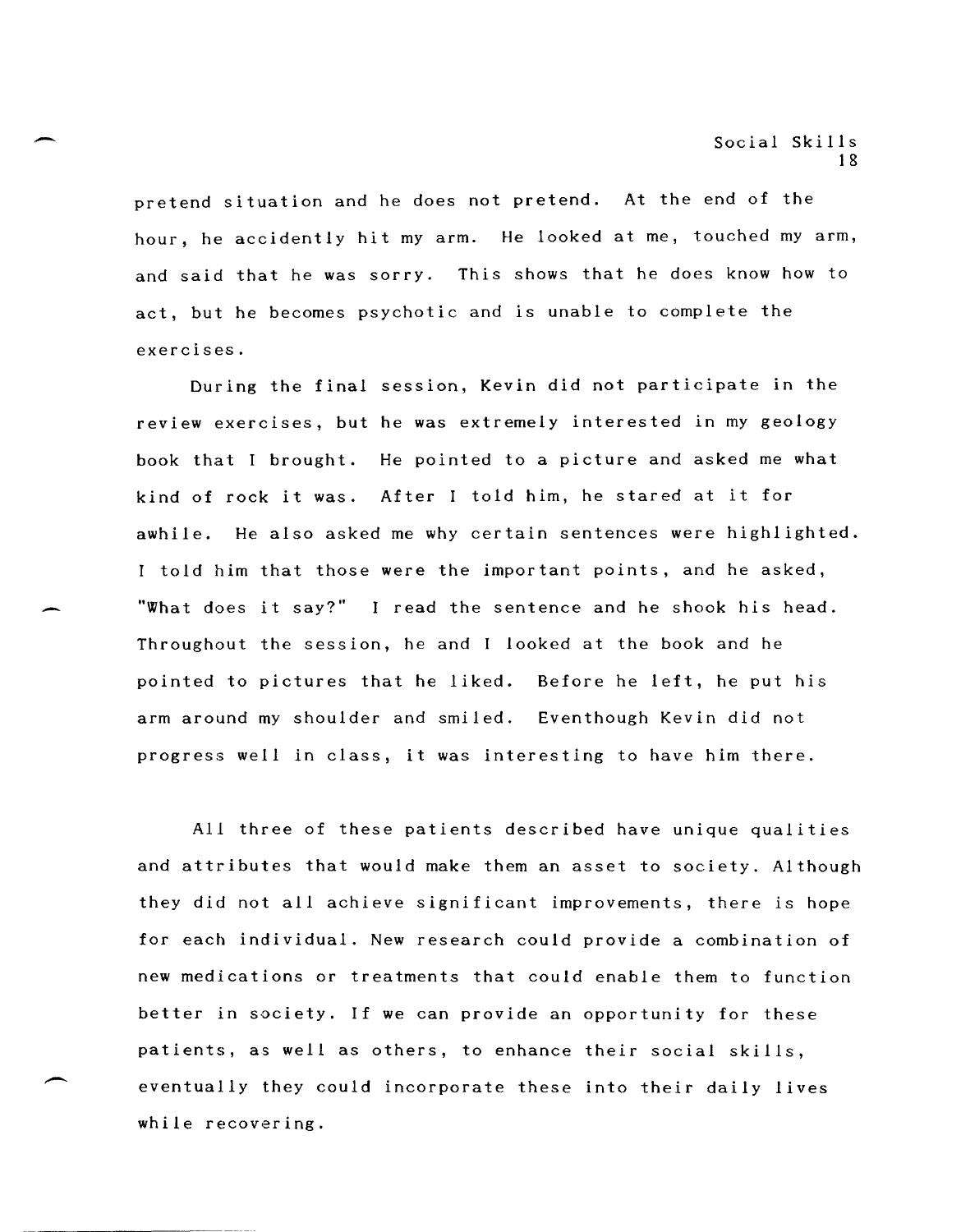#### References

## Beidel, Deborah. (1981). Social Skills Training for Chronic Psychiatric Patients: A Treatment Manual. Western

-

Psychiatric Institute and Clinic, Pittsburgh, Pennsylvania.

- Bellack, Alan S. (1989). A Clinical Guide for the Treatment of Schizophrenia. New York: Plenum Press.
- Bertram, K. (1992). The Fear of Schizophrenia. Psychoanalytic Psychology, 9 (2), 191-211.
- Curran, J. (1984). Inpatient Approaches. Providence: Veterans Administration.
- Liberman, Robert. (1985). "Social Skills Training for Chronic Mental Patients." Hospital and Community Psychiatry, 36(4), 396-403.
	- Plante, Thomas. (1989). Social Skills Training. Journal of Psychosocial Nursing, 27(3), 7-10.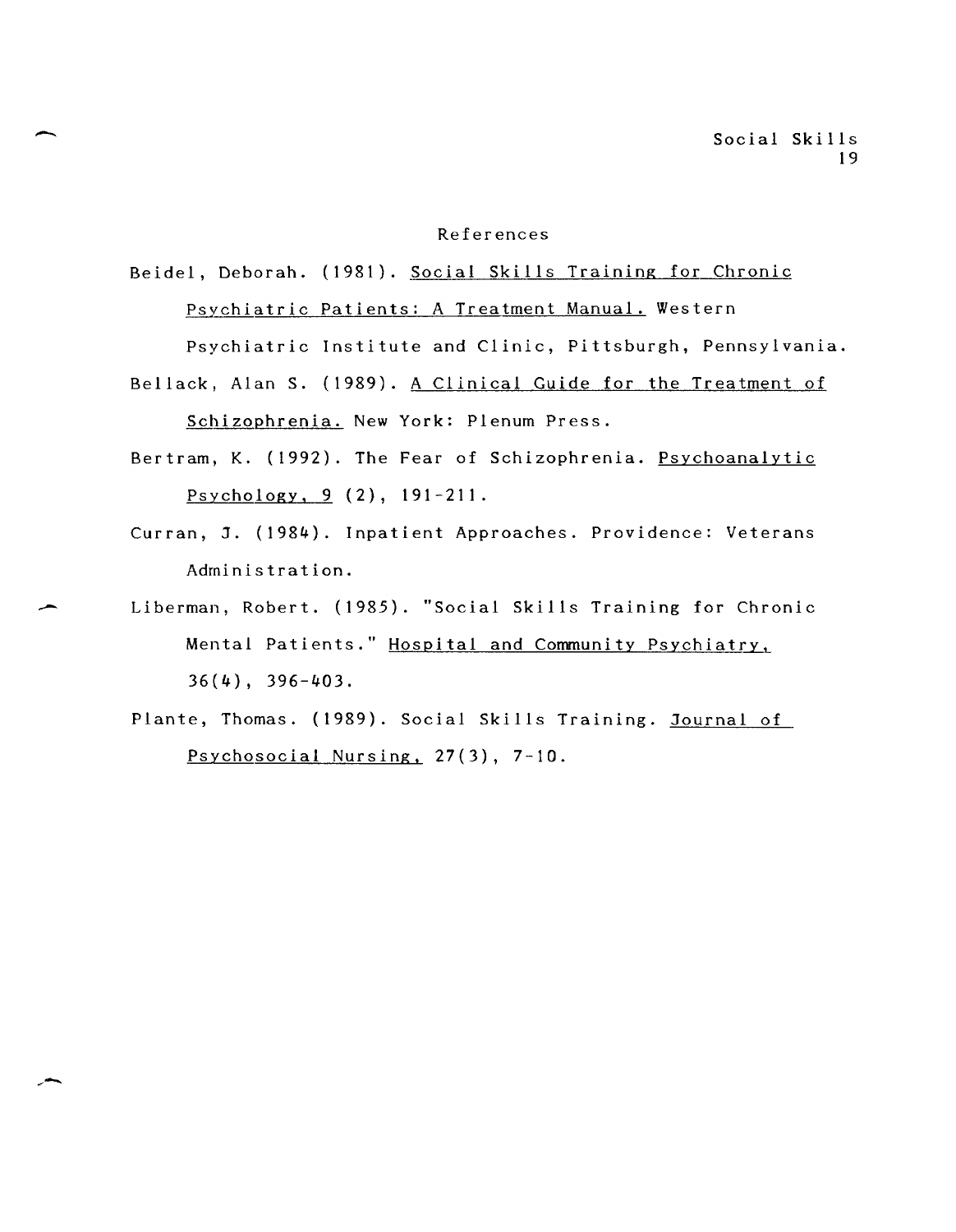#### WELCOME TO SOCIAL SKILLS TRAINING

This course will help you improve the way you deal with people -- to carry on conversations, understand what others<br>want of you. and let people "know what you want." This "will want of you, and let people know what you want. This. make you more comfortable with other people at the Hospital and in the community. You can get what you want more often, and avoid being talked into doing things that you don't want to do ..

#### What Will We Learn?

-<br>-<br>-

-

Å.

We'll work on many of the simple things that help good communication: how to choose the right words; how loud or soft your' voice is; how to look at others when you are talking with them; how to manage your posture and gestures; how to start conversations and keep them going ..

Also, we'll work on ways to manage difficult situations, ask more clearly for what you want, deal with criticism, and avoid being taken advantage of.

#### What Do We Do in Class?

Everything that we do in class is aimed at working out ways of solving problems with other people.. We will spend most of our time practicing how to deal with actual social Staff will coach you to help you deal with the practice sessions, and will give you praise and encouragement for your improvements.

To help you cross the gap between the classroom and the "real world," you'll have the chance to use some of your new skills outside the classroom when we visit a mall or a restaurant.

If you have any questions about Social Skills Training, be sure to ask us. We hope that you will enjoy the class, and that it improves your life.

#### Topics Covered

Greetings Introductions Giving and Receiving Compliments Apologizing Starting a Conversation Maintaining a Conversation Making Pequests Turning Down Requests Extending Social Invitations Pesponding to Social Invitations Pesponding to Feelings of Others Handling a Problematic Social Situation Ignoring a Troublesome Person Asking for Help to Pesolve a Difficult Situation

 $T_{\rm H}$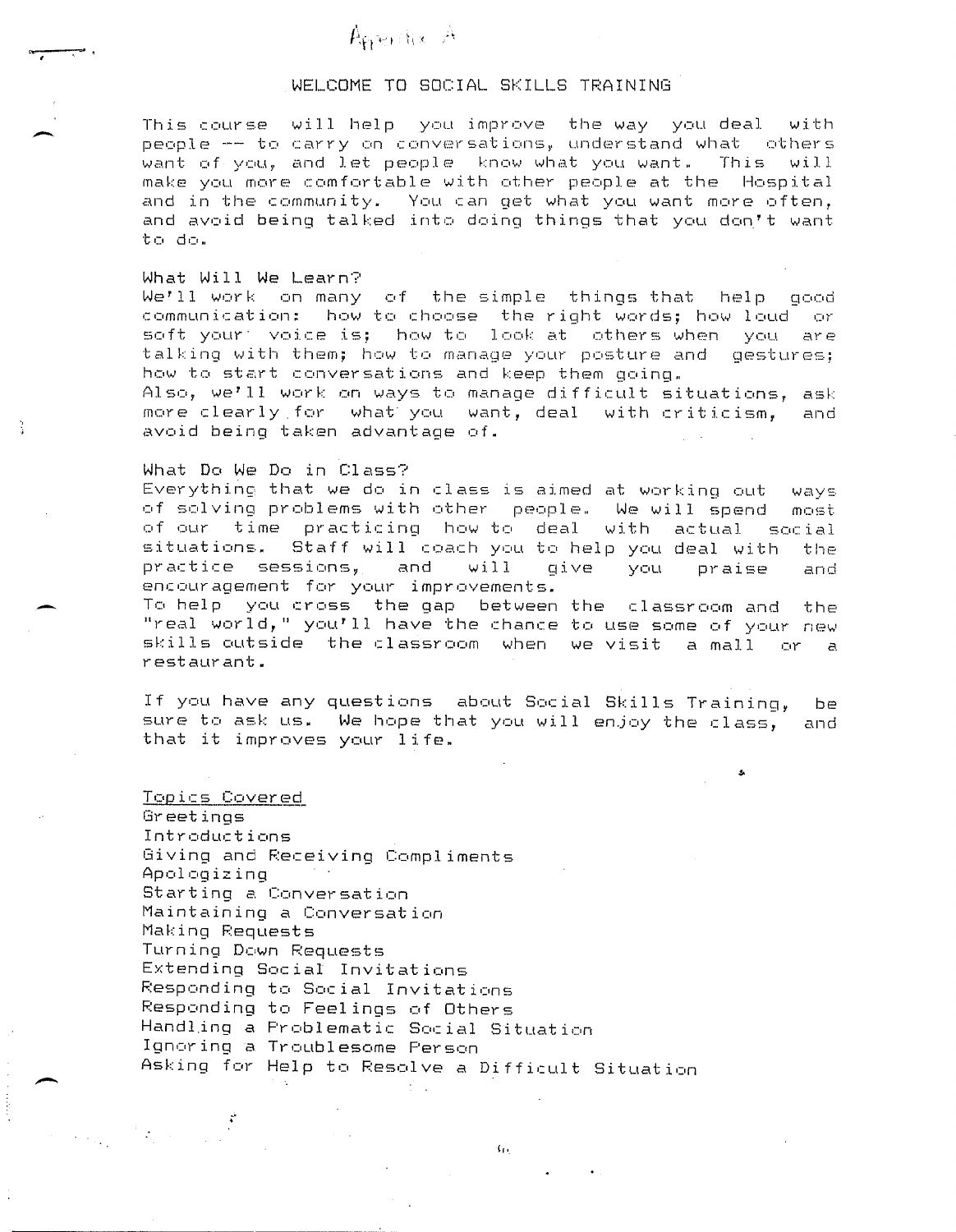# SUMMARY DATA COLLECTION SHEET

 $\ddot{\phantom{a}}$ 

 $\ddot{\phi}$ 

 $\frac{3}{4}$ 

ĺ,

| Name:                                 |  |  |  |
|---------------------------------------|--|--|--|
|                                       |  |  |  |
| Greetings                             |  |  |  |
| Introducing Self                      |  |  |  |
| Giving (Receiving) Compliments        |  |  |  |
| Apologizing                           |  |  |  |
| Starting Conversation                 |  |  |  |
| Maintaining Conversation              |  |  |  |
| Making Requests                       |  |  |  |
| Turning Down Requests                 |  |  |  |
| Extending Social Invitations          |  |  |  |
| Responding to Social Invitations      |  |  |  |
| Responding to Feelings of Others      |  |  |  |
| Handling Problematic Social Situation |  |  |  |
| Ignoring a Troublesome Person         |  |  |  |
| Asking for Help to Resolve Situation  |  |  |  |

 $\mathbf{G}_\mathrm{G}$ 

 $\bar{\mathbf{3}}$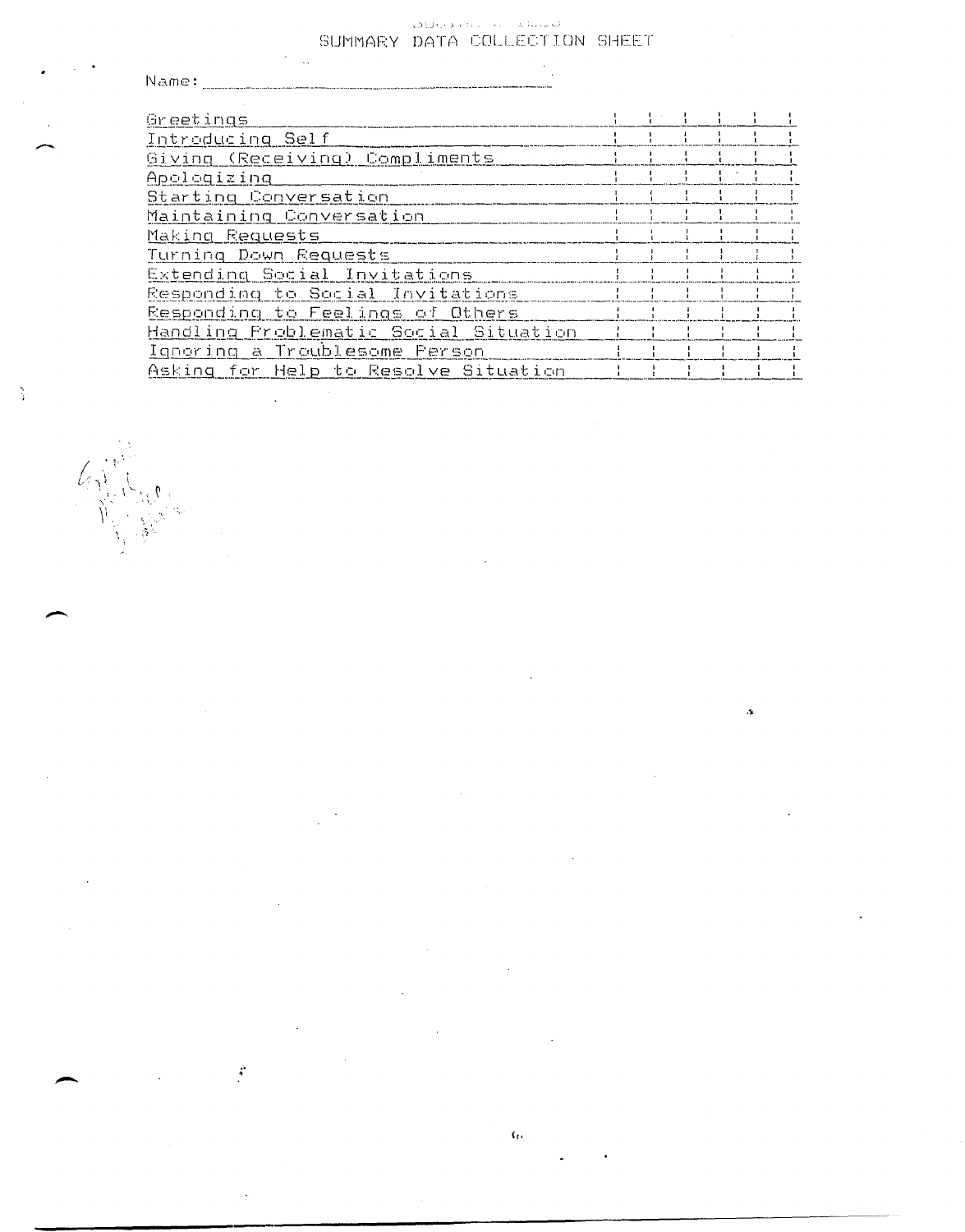## SOCIAL SKILLS DATA COLLECTION SHEET

| Looks at other person, eye contact                                        |  |                               |  |  |
|---------------------------------------------------------------------------|--|-------------------------------|--|--|
| and the state of the state of the state<br>Gives short, friendly greeting |  |                               |  |  |
| Appropriate gesture (wave, etc) or none I                                 |  |                               |  |  |
|                                                                           |  |                               |  |  |
| Non-Greeting                                                              |  |                               |  |  |
| Walks by other person without                                             |  |                               |  |  |
| eye contact, greeting or gesture                                          |  | $-3$ $-1$ $-1$ $-1$ $-1$ $-1$ |  |  |
|                                                                           |  |                               |  |  |
| Introducing Self                                                          |  |                               |  |  |
| Looks at other person, eye contact that in the late                       |  |                               |  |  |
| Offers hand without touching                                              |  |                               |  |  |
| Short greeting, gives name                                                |  |                               |  |  |
|                                                                           |  |                               |  |  |
| Giving, Receiving Compliments                                             |  |                               |  |  |
| Faces other person, keeps eye contact 1 1 1 1                             |  |                               |  |  |

| Savs "Thanks" or comliments other<br>Describes what is being rewarded<br>وي الإقدامية الأنب المربعية المائكة التينية وبيور بيور بيور بيون البرابيلية فإن بيار من يجمع بيور المرافقة المائكة المنافسية المائكة وبالمنافخة والمنافخة | races otner person. keeps eve contact |  | الأموالي المراجعة والمستعمرون الألوالي فيتوج الترابيب ومستعمر والمستحدث المستحدث المواطن المواطنات ومحسسات مانة ومعدن |  |  |  |  |
|------------------------------------------------------------------------------------------------------------------------------------------------------------------------------------------------------------------------------------|---------------------------------------|--|-----------------------------------------------------------------------------------------------------------------------|--|--|--|--|
|                                                                                                                                                                                                                                    |                                       |  |                                                                                                                       |  |  |  |  |
|                                                                                                                                                                                                                                    |                                       |  |                                                                                                                       |  |  |  |  |

Apologizing

 $\omega \sim \sigma_{\rm A}$ 

| Faces other person. keeps eve contact |  |  |  |
|---------------------------------------|--|--|--|
| Savs "I'm sorry." specifies for what  |  |  |  |
| Gives explanation for fault           |  |  |  |
| Offers to make un                     |  |  |  |

Initiating Conversation

| Faces other person. makes eye contact     |                                                                                                                                               |  |  |  |  |
|-------------------------------------------|-----------------------------------------------------------------------------------------------------------------------------------------------|--|--|--|--|
| Introduces topic (statement or question); |                                                                                                                                               |  |  |  |  |
| Appropriate voice volume and tone         | التاسف تعاسست فاعاجم وتربيه والالالات فالقالة فالقانوية ولأنا الالتقاؤه وترضي والمراسمات والمرادي والمراد ويوروها فالمتحدث والمتحادث والمتحدث |  |  |  |  |

#### Maintaining Conversation

| <u>Faces other person, makes eye contact</u> |  |  |  |
|----------------------------------------------|--|--|--|
| Refers to other person's comments            |  |  |  |
| Introduces a topic                           |  |  |  |
| Exchange of 3+ statements/questions          |  |  |  |
| Appropriate voice volume and tone            |  |  |  |

<u> Making Requests</u>

| Faces other person, keeps eye contact   |  |  |  |
|-----------------------------------------|--|--|--|
| Asks other person to do something,      |  |  |  |
| qives qeneral details                   |  |  |  |
| Answers relevant questions of other     |  |  |  |
| by repeating or expanding instuctions ! |  |  |  |
| If request accepted, expresses thanks   |  |  |  |
| If request declined, says "Okay,"       |  |  |  |
| states intention to find someone else   |  |  |  |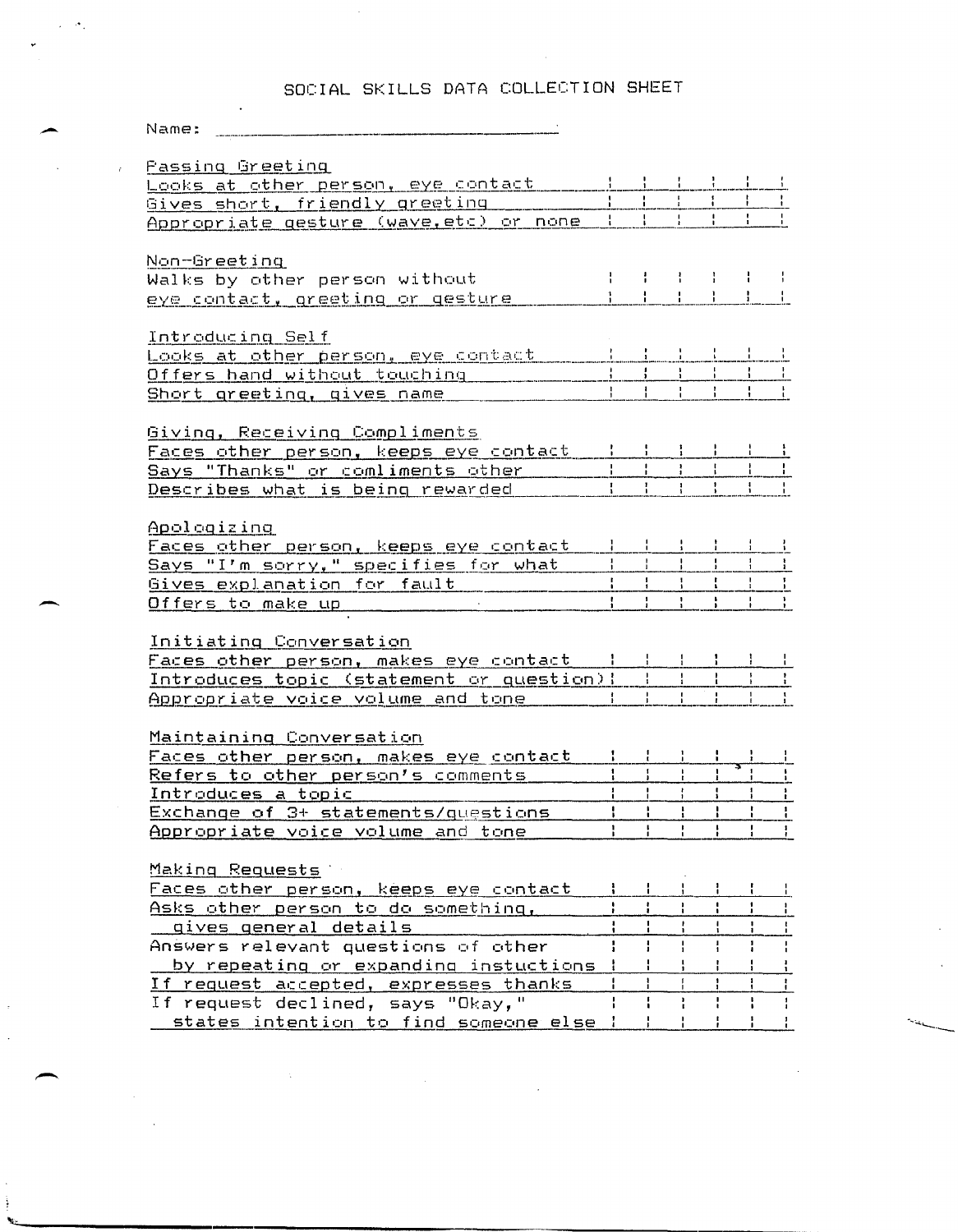### SOCIAL SKILLS DATA COLLECTION SHEET

## 

| Turning Down Requests                                       |    |   |                             |               |               |               |
|-------------------------------------------------------------|----|---|-----------------------------|---------------|---------------|---------------|
| <u>Faces other person, keeps eye contact</u>                |    |   |                             |               |               |               |
| <u>Says "No," gives reason calmly </u>                      |    |   |                             |               |               |               |
| If other person repeats request,                            |    |   |                             |               |               |               |
| <u>repeats refusal once ________</u>                        |    |   |                             |               |               |               |
| Avoids arguing, avoids aggressive                           |    |   |                             |               |               |               |
| qestures                                                    |    |   |                             | $\frac{1}{1}$ | ÷             |               |
|                                                             |    |   |                             |               |               |               |
| Extending Social Invitations                                |    |   |                             |               |               |               |
| <u>Faces other person, keeps eye contact</u>                |    |   |                             |               | $\frac{1}{2}$ |               |
| Extends invitation, gives some details                      |    |   |                             |               |               |               |
| Answers relevant questions                                  |    |   |                             |               | j.            | ÷             |
| If accepted, provides specifics                             |    |   |                             |               |               |               |
| (time, place, cost)                                         |    |   |                             |               | $\cdot$       | $\mathbf{1}$  |
| If declined, expresses polite regret                        |    |   |                             |               |               | -1            |
|                                                             |    |   |                             |               |               |               |
| Responding to Social Invitations                            |    |   |                             |               |               |               |
| Faces other person, keeps eye contact                       |    |   |                             |               |               |               |
| Asks for clarification of details                           |    |   |                             |               |               |               |
| Expresses appreciation for invitation                       |    |   |                             |               |               |               |
| Accepts or declines politely                                |    |   |                             |               |               |               |
|                                                             |    |   |                             |               |               |               |
|                                                             |    |   |                             |               |               |               |
|                                                             |    |   |                             |               |               |               |
| <u>Responding to the Feelings of Others</u>                 |    |   |                             |               |               |               |
| Faces other person, keeps eye contact                       |    |   |                             |               |               |               |
| Makes statement/ expresses own feeling/                     |    |   | Ŧ                           | ł             |               |               |
| asks question referring to other's                          |    |   |                             |               |               | $\frac{1}{2}$ |
| feelings                                                    |    |   |                             |               | $\frac{1}{4}$ | $\frac{1}{2}$ |
| Suggests way of dealing with problem                        | ŧ. |   |                             |               |               |               |
|                                                             |    |   |                             |               |               |               |
| Handling Problematic Social Situations                      |    |   |                             |               |               |               |
| <u> Faces other person, keeps eye contact</u>               |    |   | in Poli                     | $\mathcal{A}$ |               | -11           |
| States or clarifies problem by asking                       |    |   | $\mathbf{1}_{\mathbf{1}}$ . | $\mathbf{I}$  |               |               |
| other person involved in problem what                       |    |   |                             |               |               |               |
| they think in calm, steady voice                            |    |   |                             |               |               |               |
| Expresses opinion in calm, steady voice                     |    |   |                             |               |               |               |
| Responds to other's comments calmly                         |    |   |                             |               |               |               |
| (avoids restating already expressed                         |    |   |                             |               |               |               |
| opinion)                                                    |    |   |                             |               |               |               |
| Suggests ways of dealing with problem                       |    |   |                             |               |               |               |
| calmly, after letting other respond                         |    |   |                             |               |               |               |
| to previous statements<br><u>Avoids aggressive gestures</u> |    | ł | ł                           | ۰             | ł             | Ť             |